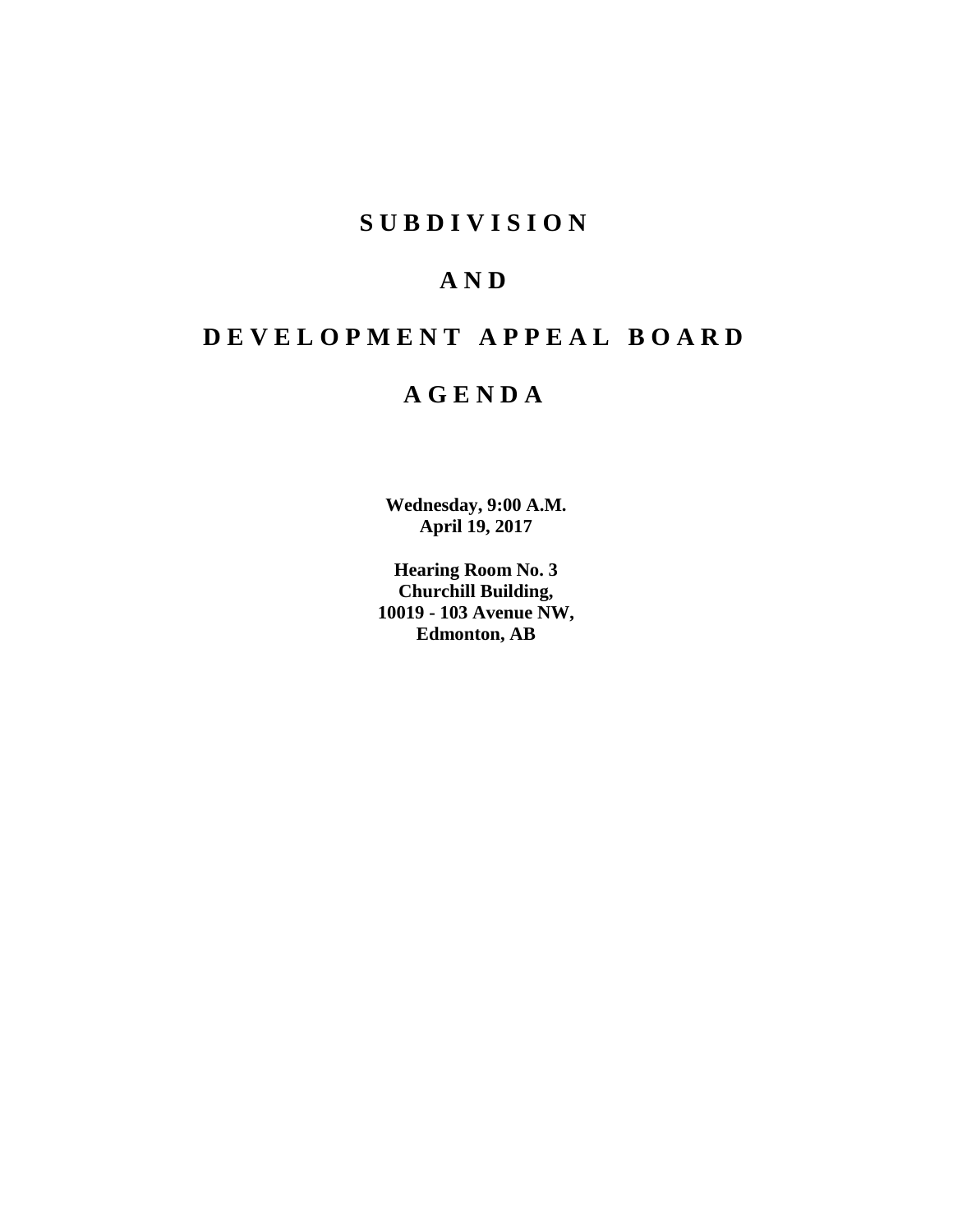## **SUBDIVISION AND DEVELOPMENT APPEAL BOARD HEARING ROOM NO. 3**

|              | <b>NOTE:</b> |               | Unless otherwise stated, all references to "section numbers" refer to<br>the authority under the Edmonton Zoning Bylaw 12800.                                                                                                                         |
|--------------|--------------|---------------|-------------------------------------------------------------------------------------------------------------------------------------------------------------------------------------------------------------------------------------------------------|
|              |              |               | 8815 - 145 Street NW<br>Project No.: 219851856-001                                                                                                                                                                                                    |
|              |              |               | To install (1) Minor Digital On-premises<br>Freestanding Sign (2 Digital panels 0.7 metres<br>by 1.4 metres facing North and South) and to<br>remove the existing Freestanding On-premises<br>Sign DP: 000988749-001 (ST. ROSE JUNIOR<br>HIGH SCHOOL) |
| $\mathbf{I}$ | 11:00 A.M.   | SDAB-D-17-072 |                                                                                                                                                                                                                                                       |
|              |              |               | 14004 - Stony Plain Road NW, 14101 - West<br><b>Block Drive NW</b><br>Project No.: 241549099-001                                                                                                                                                      |
|              |              |               | To temporarily relocate an existing Minor<br>Alcohol Sales on site from 10210 - 140 Street<br>$(222.96 \text{ square metres})$ to $10228 - 140 \text{ Street}$<br>(168.5 square metres) for five years                                                |
| I            | 9:00 A.M.    | SDAB-D-17-071 |                                                                                                                                                                                                                                                       |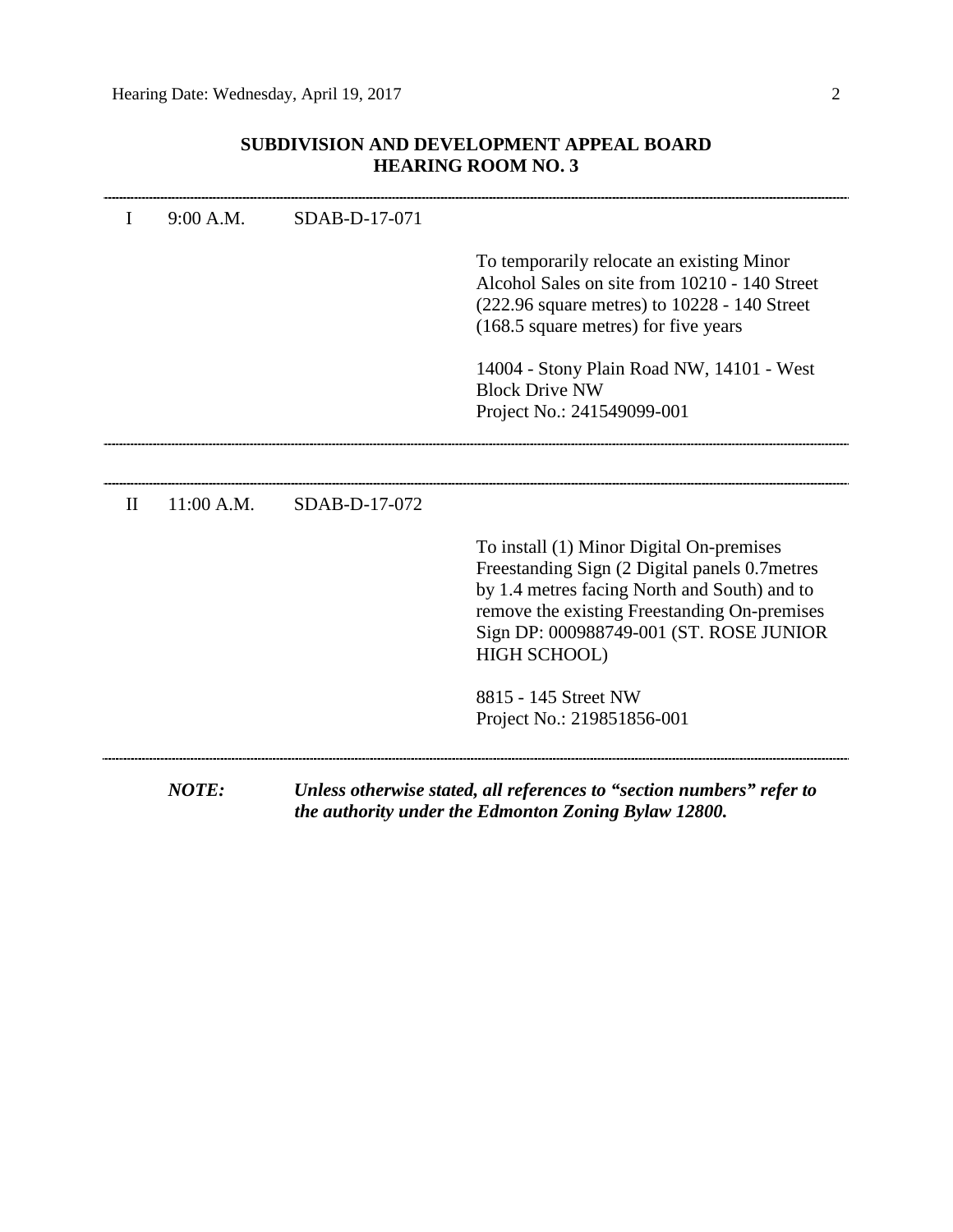|       | AN APPEAL FROM THE DECISION OF THE DEVELOPMENT OFFICER |                                                                                                                                                                                 |  |  |
|-------|--------------------------------------------------------|---------------------------------------------------------------------------------------------------------------------------------------------------------------------------------|--|--|
|       | <b>APPELLANT:</b>                                      |                                                                                                                                                                                 |  |  |
|       | <b>APPLICATION NO.:</b>                                | 241549099-001                                                                                                                                                                   |  |  |
|       | <b>APPLICATION TO:</b>                                 | Temporarily relocate an existing Minor<br>Alcohol Sales on site from 10210-140<br>Street (222.96 square metres) to 10228-<br>140 Street (168.5 square metres) for five<br>years |  |  |
|       | <b>DECISION OF THE</b><br>DEVELOPMENT AUTHORITY:       | Refused                                                                                                                                                                         |  |  |
|       | <b>DECISION DATE:</b>                                  | March 20, 2017                                                                                                                                                                  |  |  |
|       | <b>DATE OF APPEAL:</b>                                 | March 28, 2017                                                                                                                                                                  |  |  |
|       | MUNICIPAL DESCRIPTION<br>OF SUBJECT PROPERTY:          | 14004 - Stony Plain Road NW,<br>14101 - West Block Drive NW                                                                                                                     |  |  |
|       | <b>LEGAL DESCRIPTION:</b>                              | Plan 1323051 Unit 3, Plan 1320993 Blk<br>101 Lot 25                                                                                                                             |  |  |
| ZONE: |                                                        | Specific Development<br>$DC2.919$ Site<br><b>Control Provision</b>                                                                                                              |  |  |
|       | <b>OVERLAY:</b>                                        | N/A                                                                                                                                                                             |  |  |
|       | STATUTORY PLAN:                                        | N/A                                                                                                                                                                             |  |  |
|       |                                                        |                                                                                                                                                                                 |  |  |

### *Grounds for Appeal*

The Appellant provided the following reasons for appealing the decision of the Development Authority:

> The following outlines our reasons and some justification for the appeal, which can be expanded upon at the SDAB Hearing:

> 1. Glenora Liquor has been operating for 20 years without issue from the Grovenor community and school and is an upstanding business and service in the community. The consolidation of properties to create the West Block lands a posed a technicality whereby the Development Officer is forced to refuse the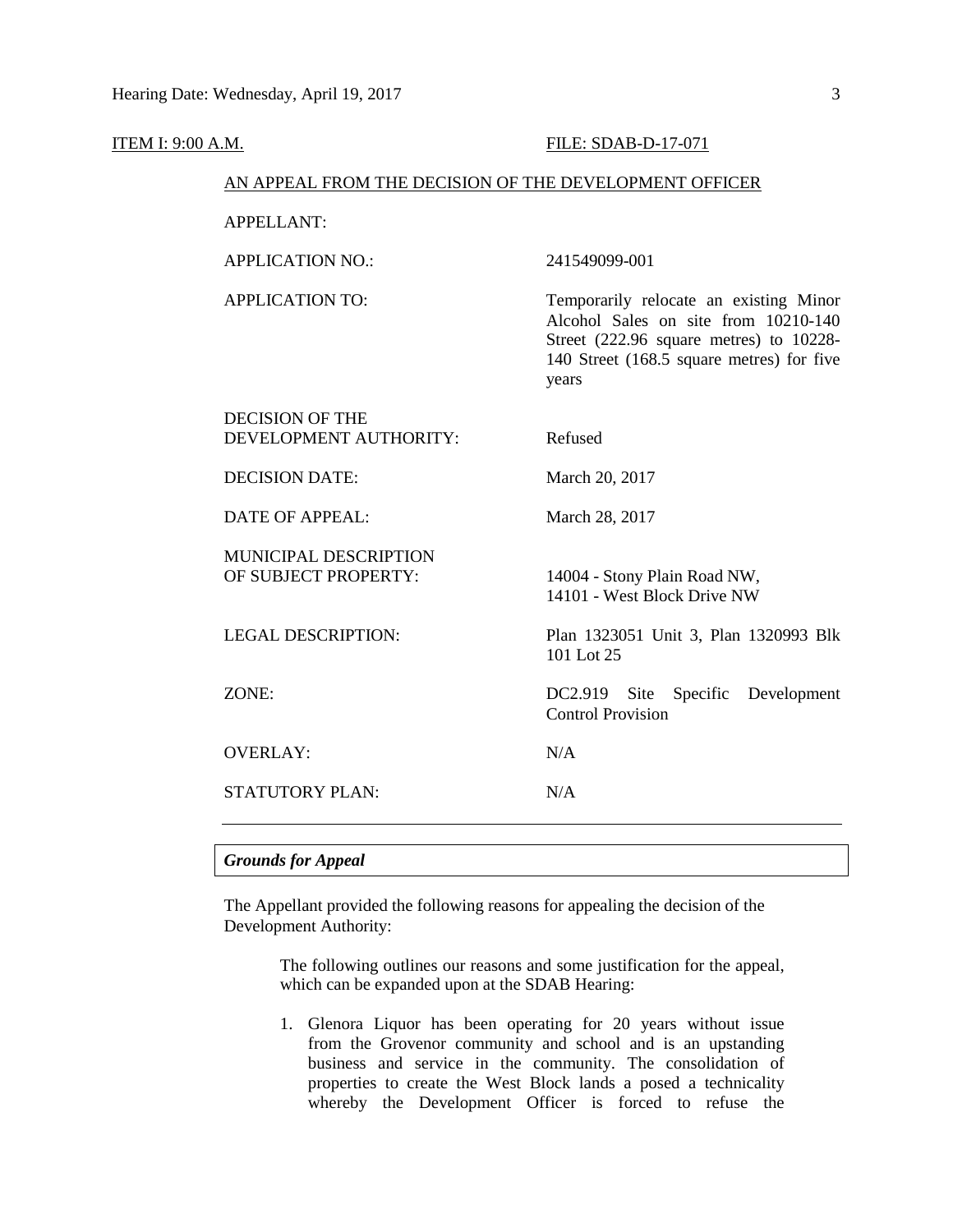application. A copy of the terminated Condominium Plan is included for reference in supporting information, as well as a copy of the proposed subdivision plan currently in review by the City of Edmonton.

- 2. The deficiency is minor in nature (only 5.7m).
- 3. The Bylaw measurement requirements are flawed in that they are measured as "the crow flies" and do not take into consideration the physical barriers to travel between the Grovenor School to Glenora Liquor which include traveling south to traffic lights at Stony Plain Road to cross 142 Street, a major arterial roadway and impediment.
- 4. The Bylaw measurement requirements are flawed in that they are written to measure from a "site" (regardless of the physical location of the alcohol sales on that site) and not a "lot" or "unit" which more clearly defines the physical location.
- 5. The approval of the existing change of use application is temporary in nature (although ultimate tenancy in the new project may pose the same issue).
- 6. Location of a Liquor Store in a project like West Block does not compromise nor harm the intent of the Separation Distance rules in Section 85. It is our understanding that the reason for this regulation is to put distance between school uses and alcohol sales because there are occasions where liquor stores in certain configurations and locations that may generate undesirable patrons that conflict with the notion of school and community safety. West Block is planned as an upstanding, clean, affluent and well put together project (please watch the video, link above) that will include on site security. Undesirable patrons are not simply a harm to community facilities in close proximity, but a harm to anyone on the premises of project itself, and will be dealt with immediately by onsite security staff and/or appropriate authorities.

The above represents a summary of the reasons for appeal and can be expanded upon in person at the scheduled SDAB Hearing.

#### *General Matters*

#### **Appeal Information:**

The *Municipal Government Act*, RSA 2000, c M-26 states the following:

#### **Grounds for Appeal**

**685(1)** If a development authority

(a) fails or refuses to issue a development permit to a person,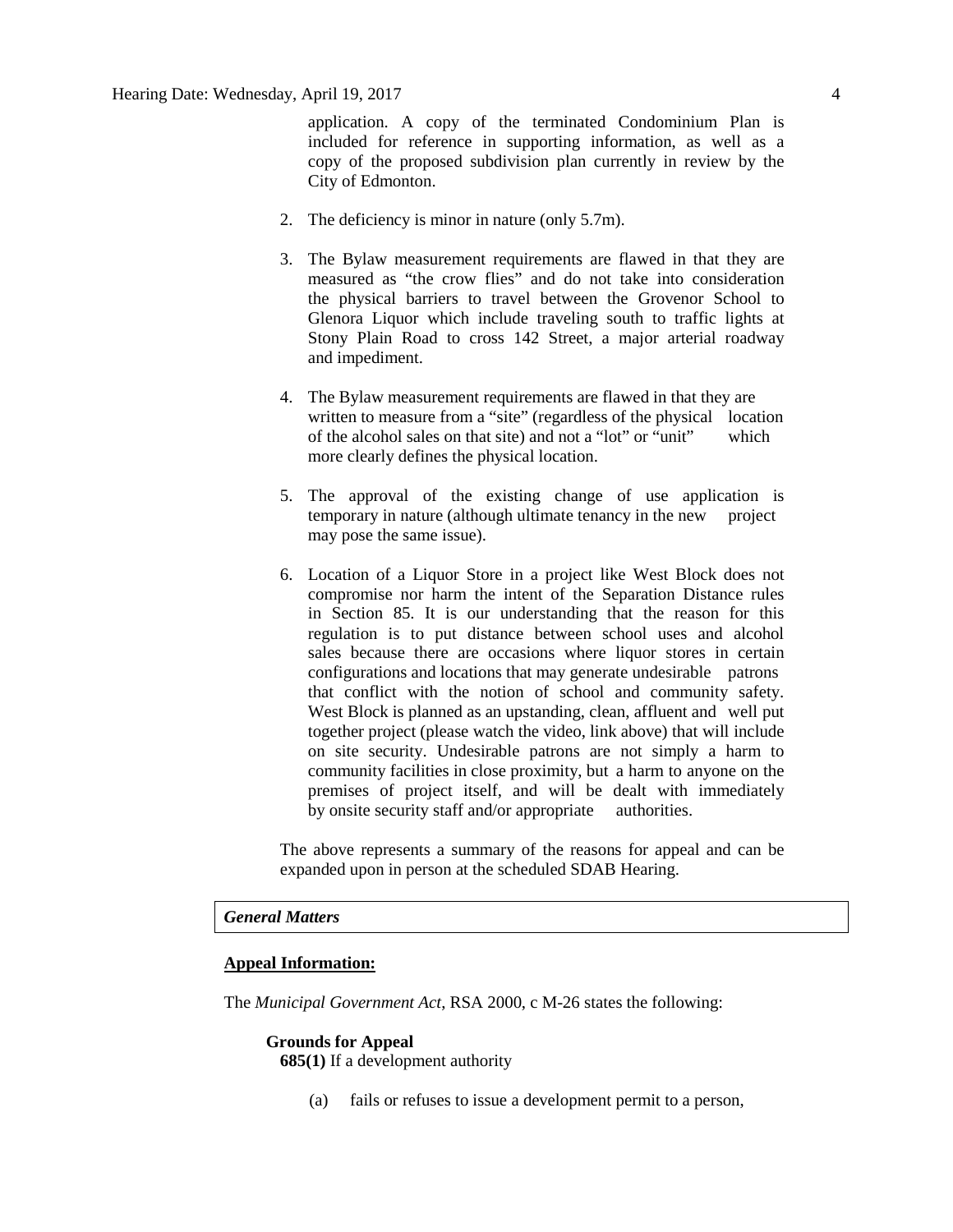- (b) issues a development permit subject to conditions, or
- (c) issues an order under section 645,

the person applying for the permit or affected by the order under section 645 may appeal to the subdivision and development appeal board.

#### **Appeals**

- **686(1)** A development appeal to a subdivision and development appeal board is commenced by filing a notice of the appeal, containing reasons, with the board within 14 days,
	- (a) in the case of an appeal made by a person referred to in section 685(1), after
		- (i) the date on which the person is notified of the order or decision or the issuance of the development permit, or

…

#### **Designation of direct control districts**

**641(4)** Despite section 685, if a decision with respect to a development permit application in respect of a direct control district

(a) …

(b) is made by a development authority, the appeal is limited to whether the development authority followed the directions of council, and if the subdivision and development appeal board finds that the development authority did not follow the directions it may, in accordance with the directions, substitute its decision for the development authority's decision.

#### **Hearing and Decision**

**687(3)** In determining an appeal, the subdivision and development appeal board

…

- (a.1) must comply with the land use policies and statutory plans and, subject to clause (d), the land use bylaw in effect;
	- …
	- (c) may confirm, revoke or vary the order, decision or development permit or any condition attached to any of them or make or substitute an order, decision or permit of its own;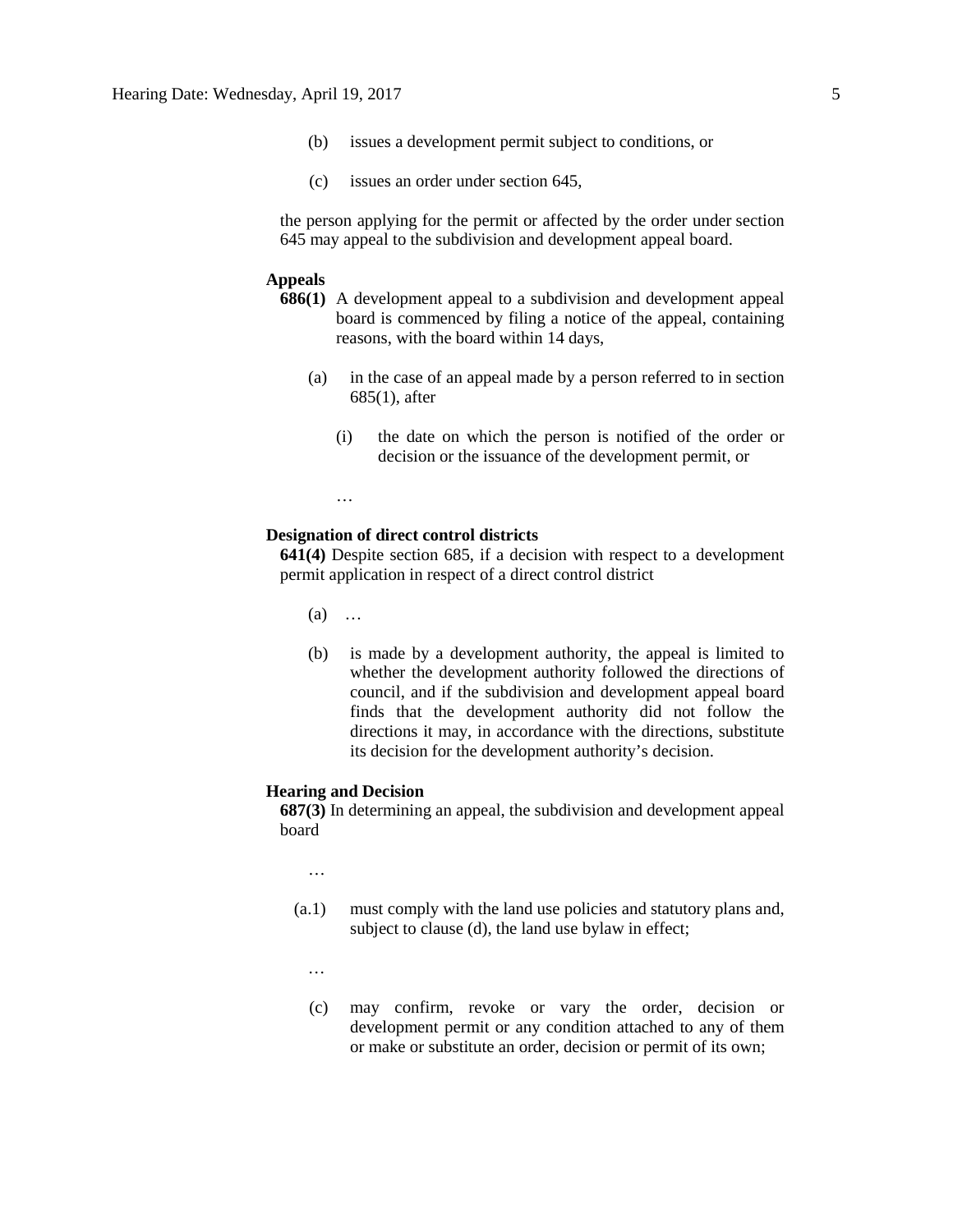- (d) may make an order or decision or issue or confirm the issue of a development permit even though the proposed development does not comply with the land use bylaw if, in its opinion,
	- (i) the proposed development would not
		- (A) unduly interfere with the amenities of the neighbourhood, or
		- (B) materially interfere with or affect the use, enjoyment or value of neighbouring parcels of land,

and

(ii) the proposed development conforms with the use prescribed for that land or building in the land use bylaw.

#### **General Provisions from the** *Edmonton Zoning Bylaw:*

Under section DC2.919.3.q of the DC2.919 Site Specific Development Control Provision, **Minor Alcohol Sales** is a **listed Use**.

Under section 7.4(32), **Minor Alcohol Sales** means:

development used for the retail sale of any and all types of alcoholic beverages to the public. This Use may include retail sales of related products such as soft drinks and snack foods. The maximum Floor Area for this Use shall be no more than  $275 \text{ m}^2$  per individual business premises.

Section DC2.919.5.i of the DC2.919 Site Specific Development Control Provision states:

Only one of either Major Alcohol Sales or Minor Alcohol Sales may be located on this site. […].

Section 720.3(3) states:

All Regulations in the Zoning Bylaw shall apply to development in the Direct Control Provision, unless such Regulations are specifically excluded or modified in a Direct Control Provision.

### Section DC2.919.1 of the **DC2.919 Site Specific Development Control Provision** states that the **General Purpose** is:

…To accommodate a vibrant, pedestrian-friendly mixed-use development that is integrated with the surrounding neighbourhoods and connected to the future LRT station.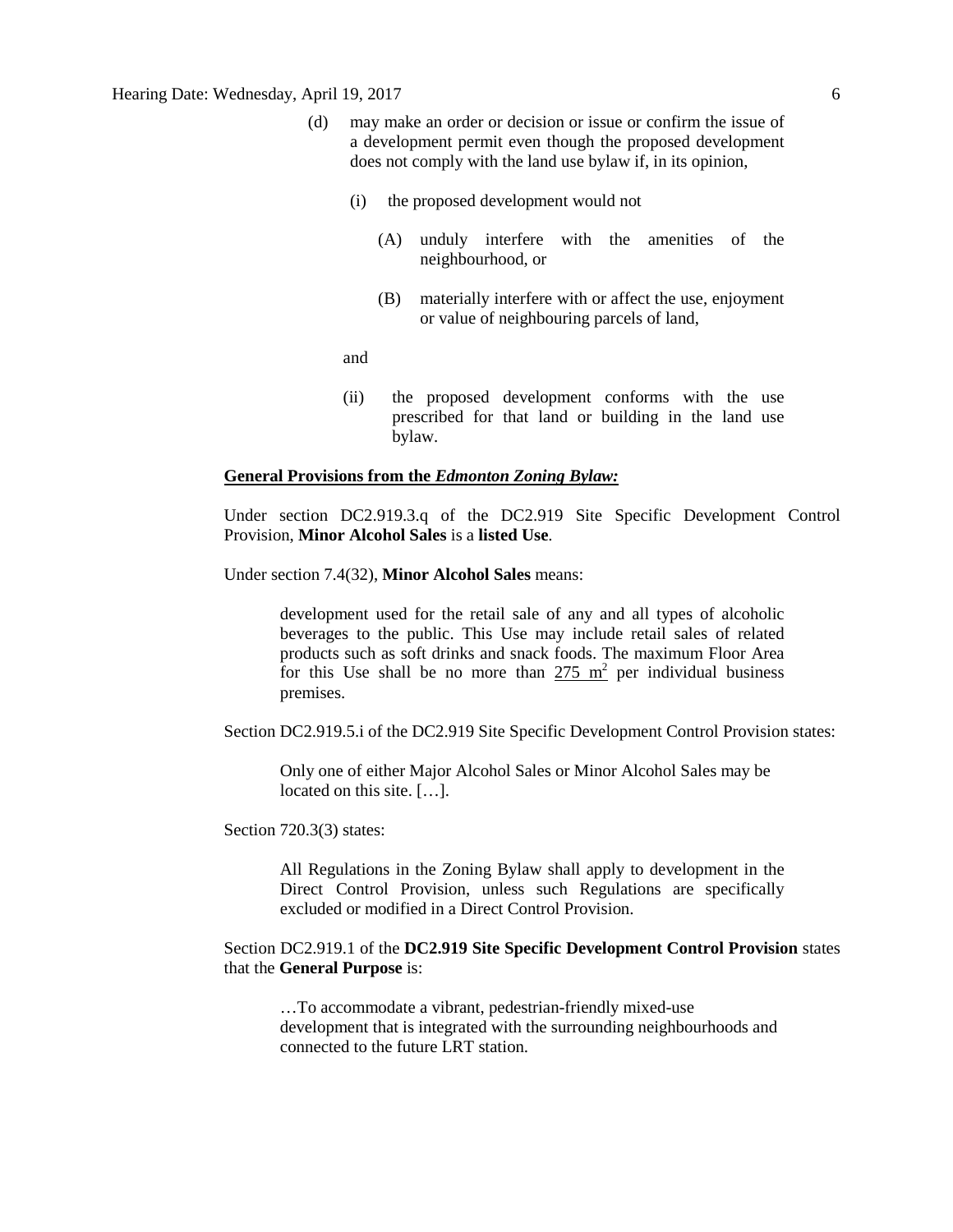*Major Alcohol Sales and Minor Alcohol Sales regulations*

Section 85.4 states:

Any Site containing a Major Alcohol Sales or Minor Alcohol Sales shall not be located less than 100 m from any Site being used for community or recreation activities, public or private education, or public lands at the time of the application for the Development Permit for the Major Alcohol Sales or Minor Alcohol Sales. Sites that are greater than [2.0](javascript:void(0);)  [ha](javascript:void(0);) in size and zoned either CSC or DC2, are exempt from this restriction. For the purposes of this subsection only:

- a. the [100 m](http://webdocs.edmonton.ca/InfraPlan/zoningbylaw/ZoningBylaw/Measurements/im100.htm) separation distance shall be measured from the closest point of the subject Site boundary to the closest point of another Site boundary, and shall not be measured from Zone boundaries or from the edges of structures;
- b. the term "community or recreation activities" is limited to Community Recreation Services, as defined in subsection 7.8(1) of this Bylaw, which includes community league buildings and facilities, and children's playgrounds and play areas. This term does not include arenas or other public assembly Uses, Child Care Services, Public Libraries and Cultural Exhibits, or Religious Assembly;
- c. the term "public or private education facilities" is limited to elementary through to high schools inclusive only, and does not include dance schools, driving schools or other Commercial Schools; and
- d. the term "public lands" is limited to Sites zoned AP, and active recreation areas in the North Saskatchewan River Valley and Ravine System, as shown in Appendix I of Section 811 of this Bylaw, that are zoned A; it does not include passive areas in the North Saskatchewan River Valley and Ravine System, as shown in Appendix I of [Section 811](http://webdocs.edmonton.ca/InfraPlan/zoningbylaw/ZoningBylaw/Part2/Overlays/811_North_Saskatchewan_River_Valley_and_Ravine_System_Protection_Overlay.htm) of this Bylaw and other areas zoned A.

Section 85.5 states:

Notwithstanding Section 11 of this Bylaw, a Development Officer shall not grant a variance to subsection 85(4).

#### **Development Officer's Determination:**

**1) Section 85.4 - Any Site containing a Major Alcohol Sales or Minor Alcohol Sales shall not be located less than 100 m from any Site being used for community or recreation activities, public or private education, or public lands at the time of the application for the Development Permit for the Major Alcohol Sales or Minor Alcohol**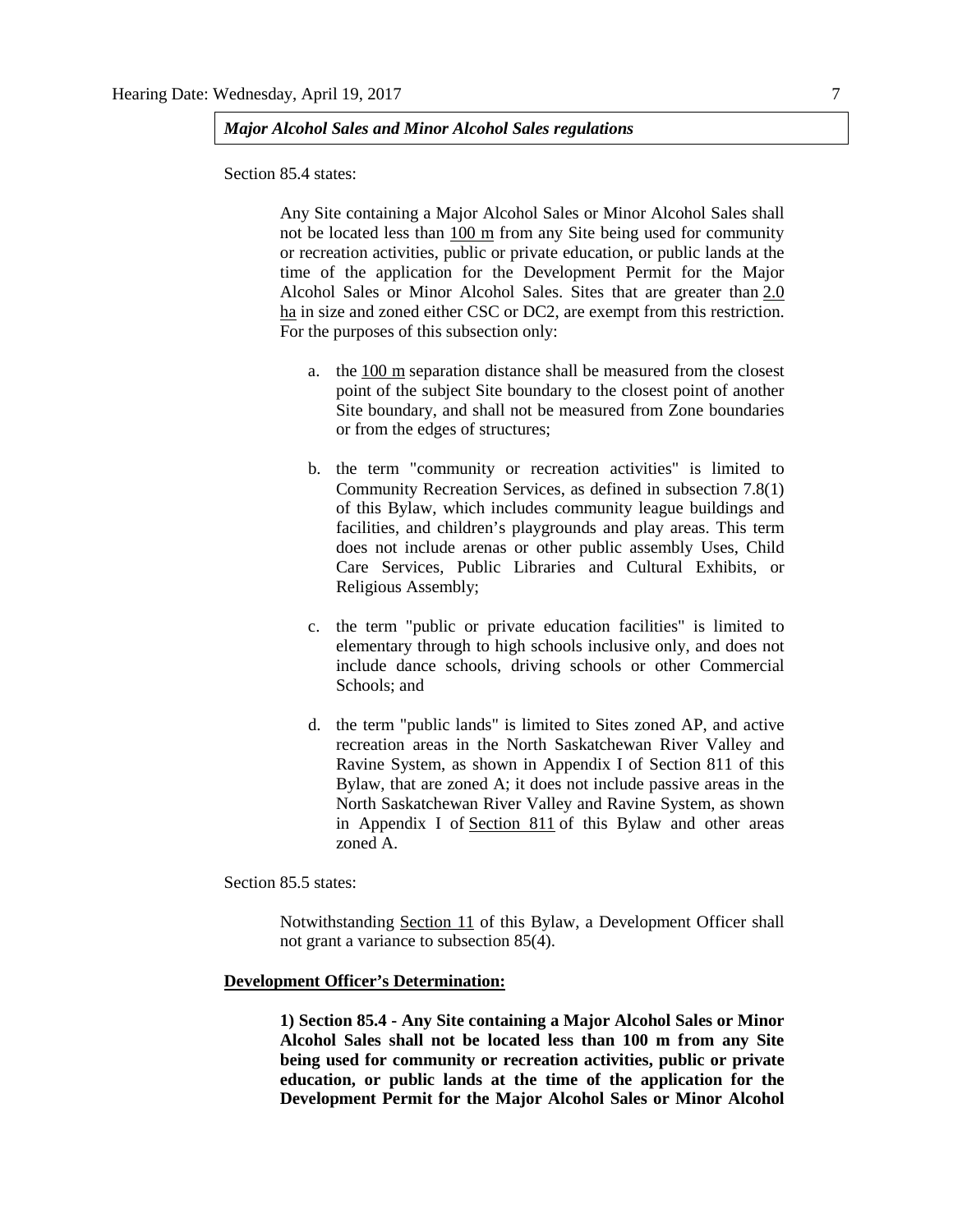**Sales. Sites that are greater than 2.0 ha in size and zoned either CSC or DC2, are exempt from this restriction. For the purposes of this subsection only:**

**a) the 100 m separation distance shall be measured from the closest point of the subject Site boundary to the closest point of another Site boundary, and shall not be measured from Zone boundaries or from the edges of structures;**

**b) the term "community or recreation activities" is limited to Community Recreation Services, as defined in subsection 7.8(1) of this Bylaw, which includes community league buildings and facilities, and children's playgrounds and play areas. This term does not include arenas or other public assembly Uses, Child Care Services, Public Libraries and Cultural Exhibits, or Religious Assembly;**

**c) the term "public or private education facilities" is limited to elementary through to high schools inclusive only, and does not include dance schools, driving schools or other Commercial Schools; and**

**d) the term "public lands" is limited to Sites zoned AP, and active recreation areas in the North Saskatchewan River Valley and Ravine System, as shown in Appendix I of Section 811 of this Bylaw, that are zoned A; it does not include passive areas in the North Saskatchewan River Valley and Ravine System, as shown in Appendix I of Section 811 of this Bylaw and other areas zoned A.**

**Section 85.5 - Notwithstanding Section 11 of this Bylaw, a Development Officer shall not grant a variance to subsection 85(4).**

**The required distance from the site boundary to the Grovenor Park/Grovenor School site boundary is 100m. Proposed: 94.3m Deficient by: 5.7m** [unedited]

\_\_\_\_\_\_\_\_\_\_\_\_\_\_\_\_\_\_\_\_\_\_\_\_\_\_\_\_\_\_\_\_\_\_\_\_\_\_\_\_\_\_\_\_\_\_\_\_\_\_\_\_\_\_\_\_\_\_\_\_\_\_\_\_\_\_\_\_\_\_\_\_

#### Notice to Applicant/Appellant

Provincial legislation requires that the Subdivision and Development Appeal Board issue its official decision in writing within fifteen days of the conclusion of the hearing. Bylaw No. 11136 requires that a verbal announcement of the Board's decision shall be made at the conclusion of the hearing of an appeal, but the verbal decision is not final nor binding on the Board until the decision has been given in writing in accordance with the *Municipal Government Act.*

\_\_\_\_\_\_\_\_\_\_\_\_\_\_\_\_\_\_\_\_\_\_\_\_\_\_\_\_\_\_\_\_\_\_\_\_\_\_\_\_\_\_\_\_\_\_\_\_\_\_\_\_\_\_\_\_\_\_\_\_\_\_\_\_\_\_\_\_\_\_\_\_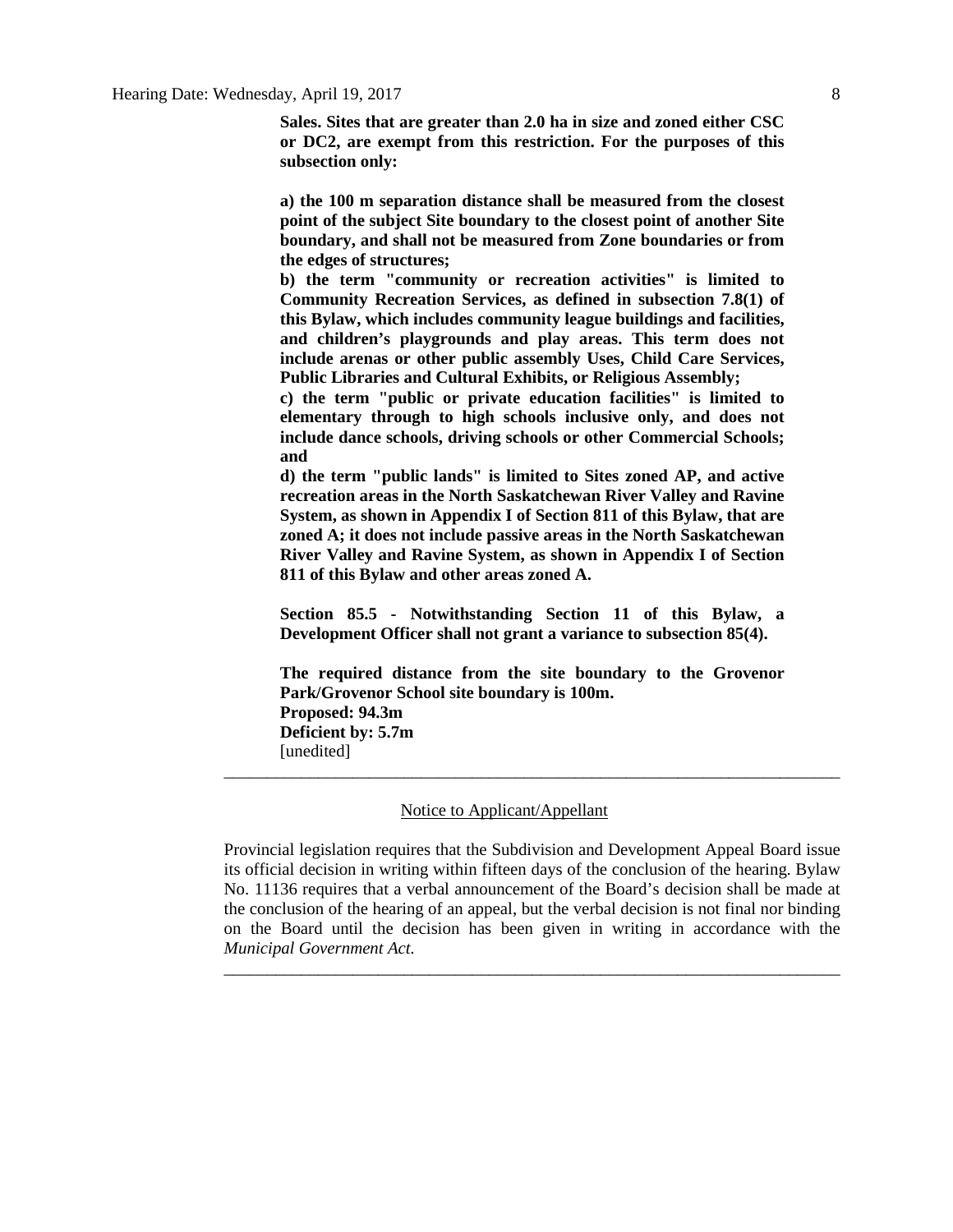| <b>Umönton</b>                                                                                                                                                                |                                                                                                                                                                   | Project Number: 241549099-001<br><b>Application Date:</b><br>FEB 17, 2017<br>Printed:<br>March 20, 2017 at 4:00 PM |
|-------------------------------------------------------------------------------------------------------------------------------------------------------------------------------|-------------------------------------------------------------------------------------------------------------------------------------------------------------------|--------------------------------------------------------------------------------------------------------------------|
| <b>Application for</b>                                                                                                                                                        |                                                                                                                                                                   | 1 of 2<br>Page:                                                                                                    |
|                                                                                                                                                                               | <b>Major Development Permit</b>                                                                                                                                   |                                                                                                                    |
| This document is a Development Permit Decision for the development application described below.                                                                               |                                                                                                                                                                   |                                                                                                                    |
| <b>Applicant</b>                                                                                                                                                              | Property Address(es) and Legal Description(s)<br>14004 - STONY PLAIN ROAD NW<br>Plan 1323051 Unit 3<br>14101 - WEST BLOCK DRIVE NW<br>Plan 1320993 Blk 101 Lot 25 |                                                                                                                    |
|                                                                                                                                                                               | <b>Specific Address(es)</b><br>10228 - 140 STREET NW<br>Suite:<br>Entryway: 10228 - 140 STREET NW<br>Building: 10220 - 140 STREET NW                              |                                                                                                                    |
| <b>Scope of Application</b><br>To temporarily relocate an exisitng Minor Alcohol Sales on site from 10210-140 Street (222.96m2) to 10228-140 Street (168.5m2)<br>for 5 years. |                                                                                                                                                                   |                                                                                                                    |
| <b>Permit Details</b>                                                                                                                                                         |                                                                                                                                                                   |                                                                                                                    |
| <b>Class of Permit:</b><br>Gross Floor Area (sq.m.): 168<br>New Sewer Service Required: N<br>Site Area (sq. m.): 1822.84                                                      | <b>Contact Person:</b><br>Lot Grading Needed?: N<br>NumberOfMainFloorDwellings:<br>Stat. Plan Overlay/Annex Area: (none)                                          |                                                                                                                    |
| I/We certify that the above noted details are correct.                                                                                                                        |                                                                                                                                                                   |                                                                                                                    |
| Applicant signature:                                                                                                                                                          |                                                                                                                                                                   |                                                                                                                    |
| <b>Development Application Decision</b><br>Refused                                                                                                                            |                                                                                                                                                                   |                                                                                                                    |
| THIS IS NOT A PERMIT                                                                                                                                                          |                                                                                                                                                                   |                                                                                                                    |
|                                                                                                                                                                               |                                                                                                                                                                   |                                                                                                                    |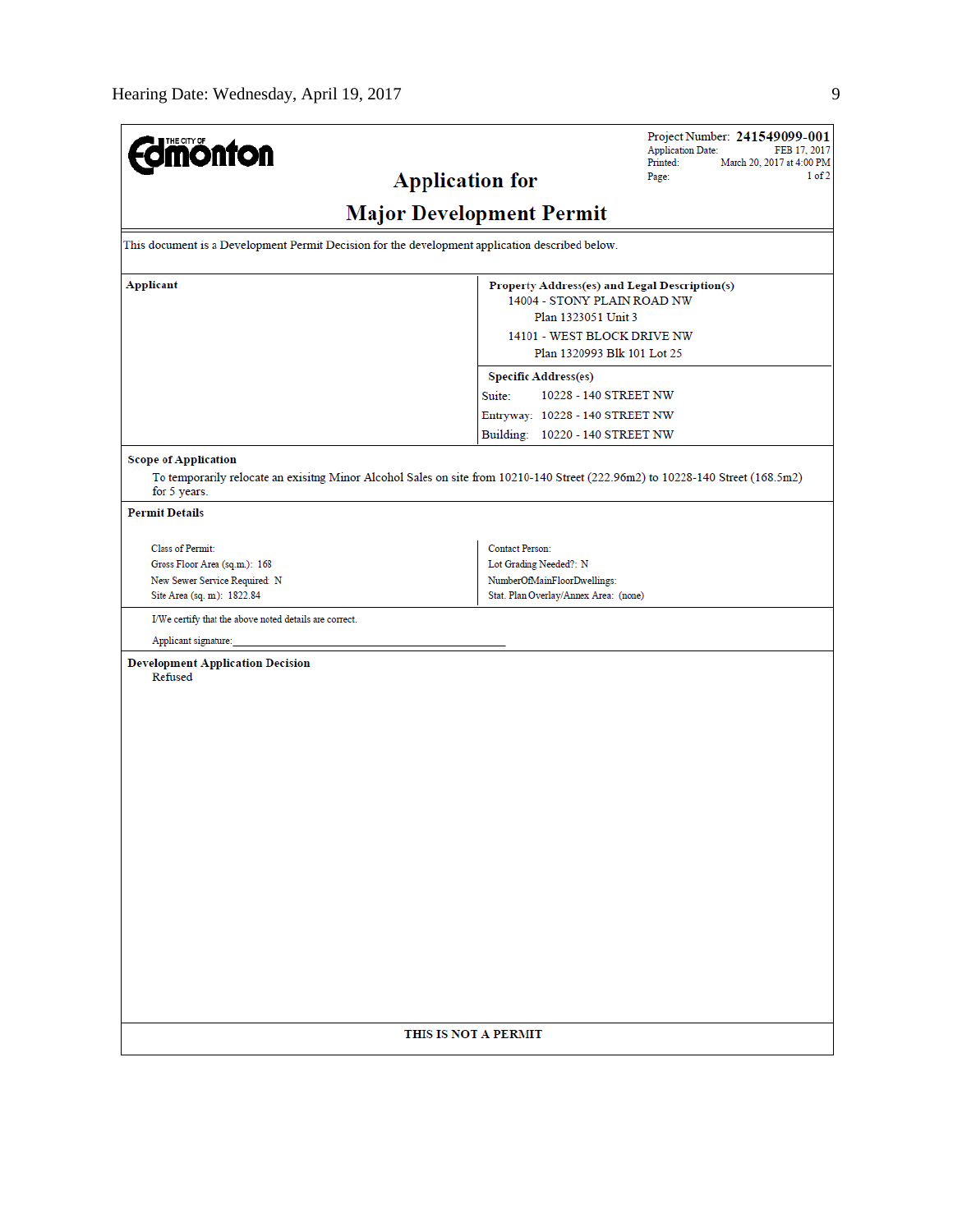|                                                                                                                                                                                                |                    |                                          |           | Project Number: 241549099-001<br><b>Application Date:</b><br>FEB 17, 2017                                                                                                                                                                                                                                                                                                                                                                                                                                                                                                                                                                                                                                                                                                                                                                                                                                                                       |
|------------------------------------------------------------------------------------------------------------------------------------------------------------------------------------------------|--------------------|------------------------------------------|-----------|-------------------------------------------------------------------------------------------------------------------------------------------------------------------------------------------------------------------------------------------------------------------------------------------------------------------------------------------------------------------------------------------------------------------------------------------------------------------------------------------------------------------------------------------------------------------------------------------------------------------------------------------------------------------------------------------------------------------------------------------------------------------------------------------------------------------------------------------------------------------------------------------------------------------------------------------------|
| <b>onton</b>                                                                                                                                                                                   |                    |                                          |           | Printed:<br>March 20, 2017 at 4:00 PM<br>$2$ of $2$<br>Page:                                                                                                                                                                                                                                                                                                                                                                                                                                                                                                                                                                                                                                                                                                                                                                                                                                                                                    |
|                                                                                                                                                                                                |                    | <b>Application for</b>                   |           |                                                                                                                                                                                                                                                                                                                                                                                                                                                                                                                                                                                                                                                                                                                                                                                                                                                                                                                                                 |
|                                                                                                                                                                                                |                    | <b>Major Development Permit</b>          |           |                                                                                                                                                                                                                                                                                                                                                                                                                                                                                                                                                                                                                                                                                                                                                                                                                                                                                                                                                 |
| <b>Reason for Refusal</b><br>either CSC or DC2, are exempt from this restriction. For the purposes of this subsection only:                                                                    |                    |                                          |           | 1) Section 85.4 - Any Site containing a Major Alcohol Sales or Minor Alcohol Sales shall not be located less than 100 m from any<br>Site being used for community or recreation activities, public or private education, or public lands at the time of the application for<br>the Development Permit for the Major Alcohol Sales or Minor Alcohol Sales. Sites that are greater than 2.0 ha in size and zoned                                                                                                                                                                                                                                                                                                                                                                                                                                                                                                                                  |
| another Site boundary, and shall not be measured from Zone boundaries or from the edges of structures;<br>Assembly:<br>include dance schools, driving schools or other Commercial Schools; and |                    |                                          |           | a) the 100 m separation distance shall be measured from the closest point of the subject Site boundary to the closest point of<br>b) the term "community or recreation activities" is limited to Community Recreation Services, as defined in subsection 7.8(1) of<br>this Bylaw, which includes community league buildings and facilities, and children's playgrounds and play areas. This term does<br>not include arenas or other public assembly Uses, Child Care Services, Public Libraries and Cultural Exhibits, or Religious<br>c) the term "public or private education facilities" is limited to elementary through to high schools inclusive only, and does not<br>d) the term "public lands" is limited to Sites zoned AP, and active recreation areas in the North Saskatchewan River Valley and<br>Ravine System, as shown in Appendix I of Section 811 of this Bylaw, that are zoned A; it does not include passive areas in the |
| А.                                                                                                                                                                                             |                    |                                          |           | North Saskatchewan River Valley and Ravine System, as shown in Appendix I of Section 811 of this Bylaw and other areas zoned                                                                                                                                                                                                                                                                                                                                                                                                                                                                                                                                                                                                                                                                                                                                                                                                                    |
|                                                                                                                                                                                                |                    |                                          |           | Section 85.5 - Notwithstanding Section 11 of this Bylaw, a Development Officer shall not grant a variance to subsection 85(4).                                                                                                                                                                                                                                                                                                                                                                                                                                                                                                                                                                                                                                                                                                                                                                                                                  |
| The required distance from the site boundary to the Grovenor Park/Grovenor School site boundary is 100m.<br>Proposed: 94.3m<br>Deficient by: 5.7m                                              |                    |                                          |           |                                                                                                                                                                                                                                                                                                                                                                                                                                                                                                                                                                                                                                                                                                                                                                                                                                                                                                                                                 |
| <b>Rights of Appeal</b><br>Chapter 24, Section 683 through 689 of the Municipal Government Amendment Act.                                                                                      |                    |                                          |           | The Applicant has the right of appeal within 14 days of receiving notice of the Development Application Decision, as outlined in                                                                                                                                                                                                                                                                                                                                                                                                                                                                                                                                                                                                                                                                                                                                                                                                                |
| <b>Issue Date: Mar 20, 2017</b>                                                                                                                                                                |                    | Development Authority: BUCCINO, SAMANTHA |           | Signature:                                                                                                                                                                                                                                                                                                                                                                                                                                                                                                                                                                                                                                                                                                                                                                                                                                                                                                                                      |
| Fees                                                                                                                                                                                           |                    |                                          |           |                                                                                                                                                                                                                                                                                                                                                                                                                                                                                                                                                                                                                                                                                                                                                                                                                                                                                                                                                 |
|                                                                                                                                                                                                | <b>Fee Amount</b>  | <b>Amount Paid</b>                       | Receipt # | <b>Date Paid</b>                                                                                                                                                                                                                                                                                                                                                                                                                                                                                                                                                                                                                                                                                                                                                                                                                                                                                                                                |
| Major Dev. Application Fee                                                                                                                                                                     | \$271.00           | \$271.00                                 | 03928455  | Feb 17, 2017                                                                                                                                                                                                                                                                                                                                                                                                                                                                                                                                                                                                                                                                                                                                                                                                                                                                                                                                    |
| <b>Total GST Amount:</b><br><b>Totals for Permit:</b>                                                                                                                                          | \$0.00<br>\$271.00 | \$271.00                                 |           |                                                                                                                                                                                                                                                                                                                                                                                                                                                                                                                                                                                                                                                                                                                                                                                                                                                                                                                                                 |
|                                                                                                                                                                                                |                    |                                          |           |                                                                                                                                                                                                                                                                                                                                                                                                                                                                                                                                                                                                                                                                                                                                                                                                                                                                                                                                                 |
|                                                                                                                                                                                                |                    | THIS IS NOT A PERMIT                     |           |                                                                                                                                                                                                                                                                                                                                                                                                                                                                                                                                                                                                                                                                                                                                                                                                                                                                                                                                                 |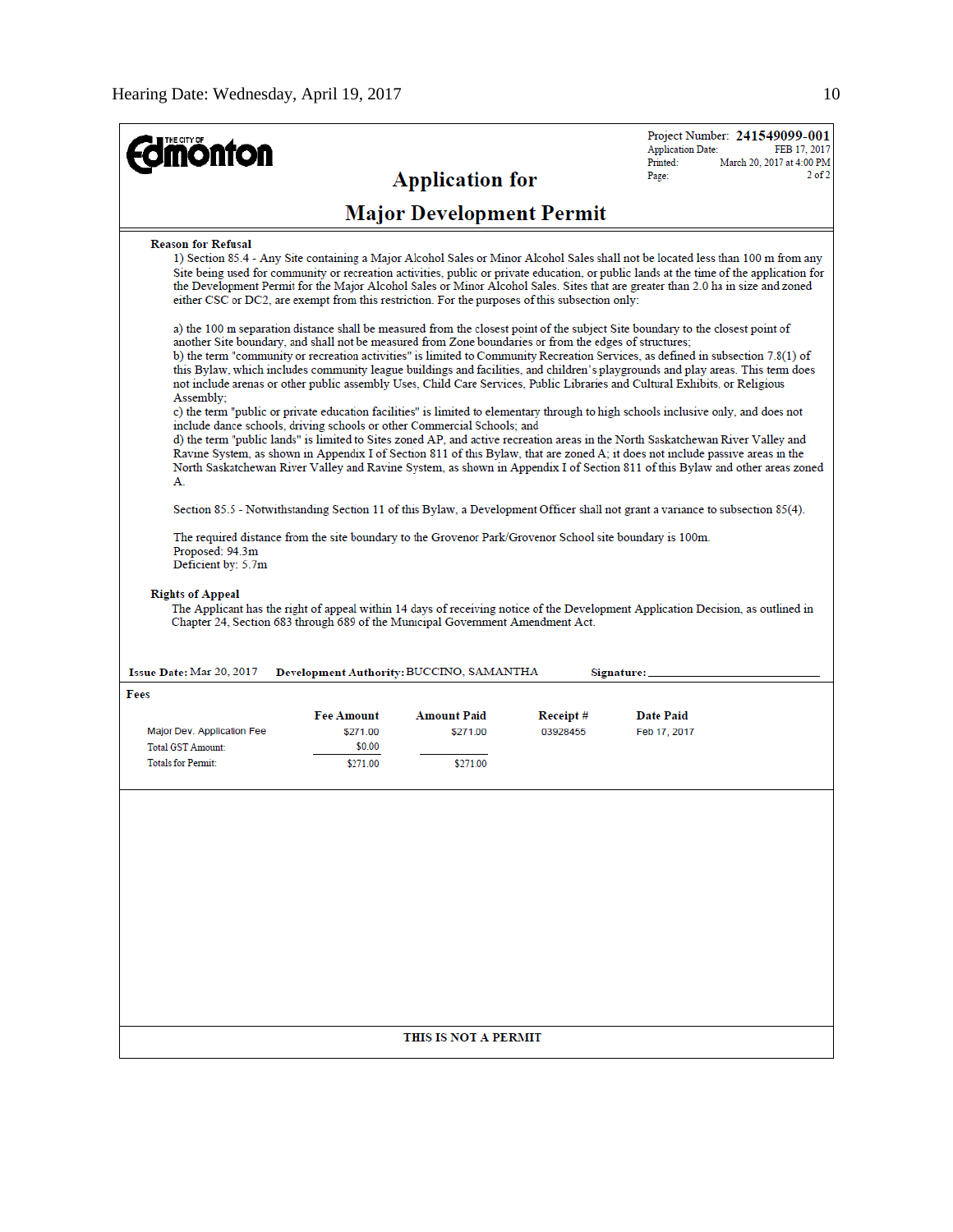

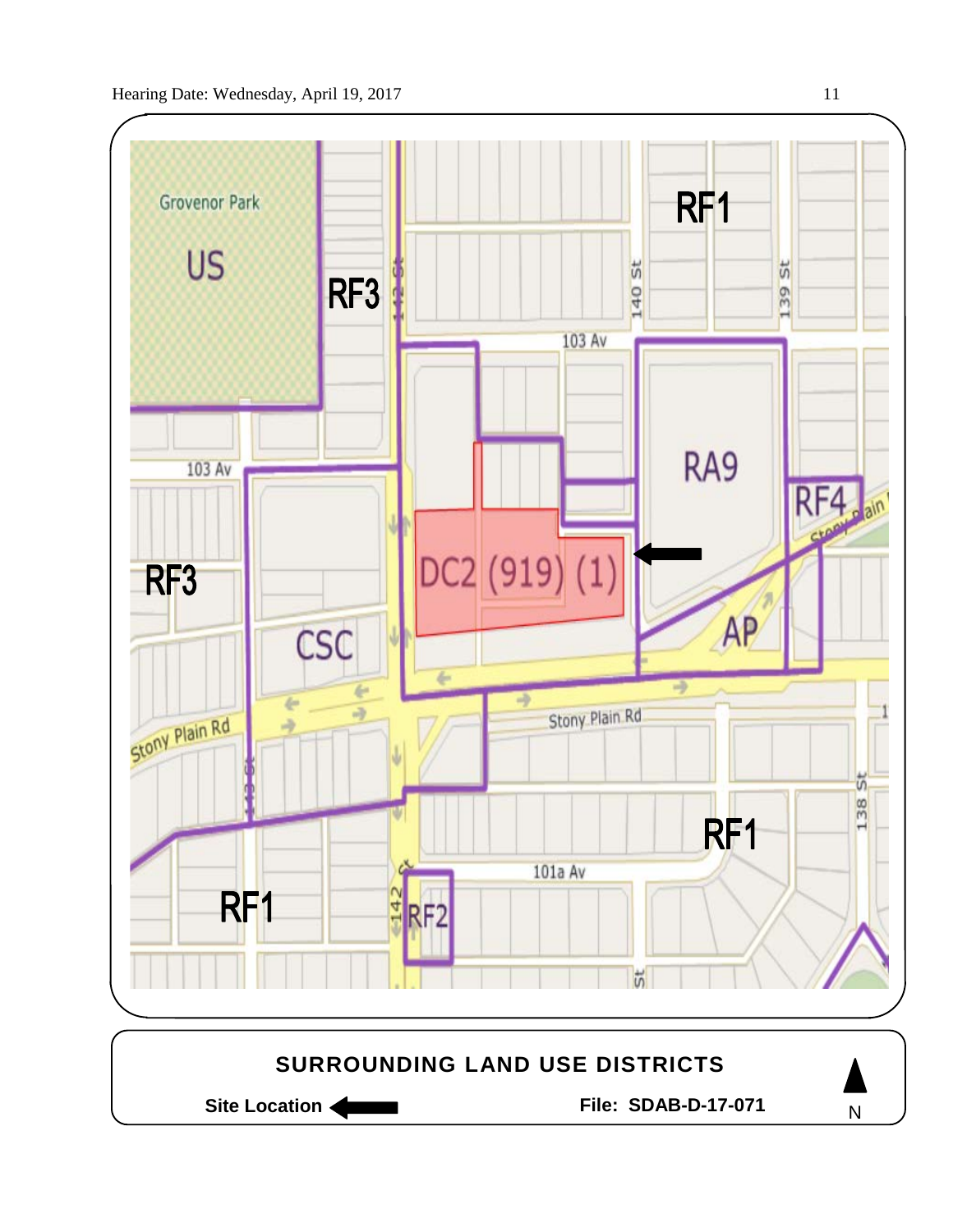Hearing Date: Wednesday, April 19, 2017 12

#### **ITEM II: 11:00 A.M. FILE: SDAB-D-17-072**

#### AN APPEAL FROM THE DECISION OF THE DEVELOPMENT OFFICER BY AN ADJACENT PROPERTY OWNER

#### APPELLANT:

APPLICATION NO.: 219851856-001

APPLICATION TO: Install (1) Minor Digital On-premises Freestanding Sign (2 Digital panels 0.7 metres by 1.4 metres facing North and South) and to remove the existing Freestanding On-premises Sign DP: 000988749-001 (ST. ROSE JUNIOR HIGH SCHOOL).

| <b>DECISION OF THE</b><br>DEVELOPMENT AUTHORITY:     | Approved with conditions              |
|------------------------------------------------------|---------------------------------------|
| <b>DECISION DATE:</b>                                | March 6, 2017                         |
| <b>NOTIFICATION PERIOD:</b>                          | March 14, 2017 through March 28, 2017 |
| DATE OF APPEAL:                                      | March 27, 2017                        |
| <b>RESPONDENT:</b>                                   |                                       |
| <b>MUNICIPAL DESCRIPTION</b><br>OF SUBJECT PROPERTY: | 8815 - 145 Street NW                  |
| <b>LEGAL DESCRIPTION:</b>                            | Plan 1760KS Blk 11 Lot 1              |
| ZONE:                                                | (US) Urban Services Zone              |
| <b>OVERLAY:</b>                                      | N/A                                   |
| <b>STATUTORY PLAN:</b>                               | N/A                                   |

#### *Grounds for Appeal*

The Appellant provided the following reasons for appealing the decision of the Development Authority:

> This LED sign should not be approved. The brightness of the sign as well as rotating information makes it distracting for drivers and students. The sign will also emit off light onto the neighbouring houses. 145 Street is NOT a major street and allowing light signs into a residential neighbourhood is not conducive to a family-friendly atmosphere.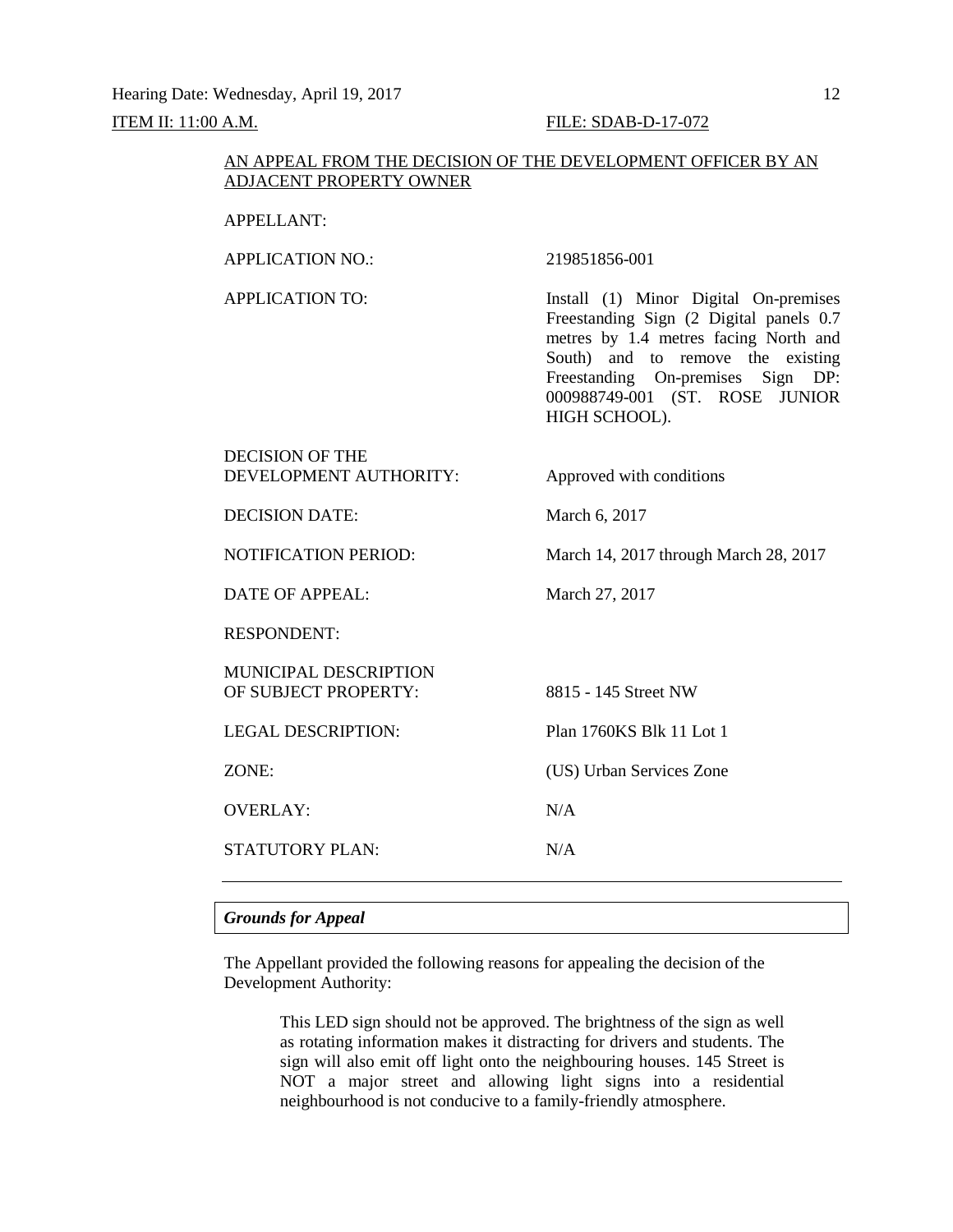I am not sure why the City of Edmonton is catering to the "needs" of the Junior High who already has an interchangeable letter sign out front. When there is easily forms of electronic communication that can go out to parents (email and text messages specifically), newsletters, plus the existing sign out front which is more than sufficient. Perhaps they could use this money to develop an internal system that parents to communicate with them and see how their kids are performing.

I do not not want to lose the current enjoyment of my house from the light emitted by this sign, the distracted drivers and the distracted teens crossing the street. Lastly the approval of such a sign will result in a reduction in the appeal of real estate on our street and therefore a decrease in property value.

This is a school that has not finished painting their building for months now, the residents of Parkview do not need another eye-sore in the neighbourhood courtesy of St Rose Junior High. The drivers of St Rose Junior High are already distracted enough and are often not courteous to the residents. The young students often do not follow the rules of the road (jaywalk). The safety of the children should come first - young children are in this neighbourhood (mine included) and they should be top priority. When a kid eventually gets hit by a driver paying attention to this fancy LED sign and not the road is that when you'll say it was not a good idea. Lets think ahead and be proactive.

#### *General Matters*

#### **Appeal Information:**

The *Municipal Government Act*, RSA 2000, c M-26 states the following:

#### **Grounds for Appeal**

**685(1)** If a development authority

- (a) fails or refuses to issue a development permit to a person,
- (b) issues a development permit subject to conditions, or
- (c) issues an order under section 645,

the person applying for the permit or affected by the order under section 645 may appeal to the subdivision and development appeal board.

**(2)** In addition to an applicant under subsection (1), any person affected by an order, decision or development permit made or issued by a development authority may appeal to the subdivision and development appeal board.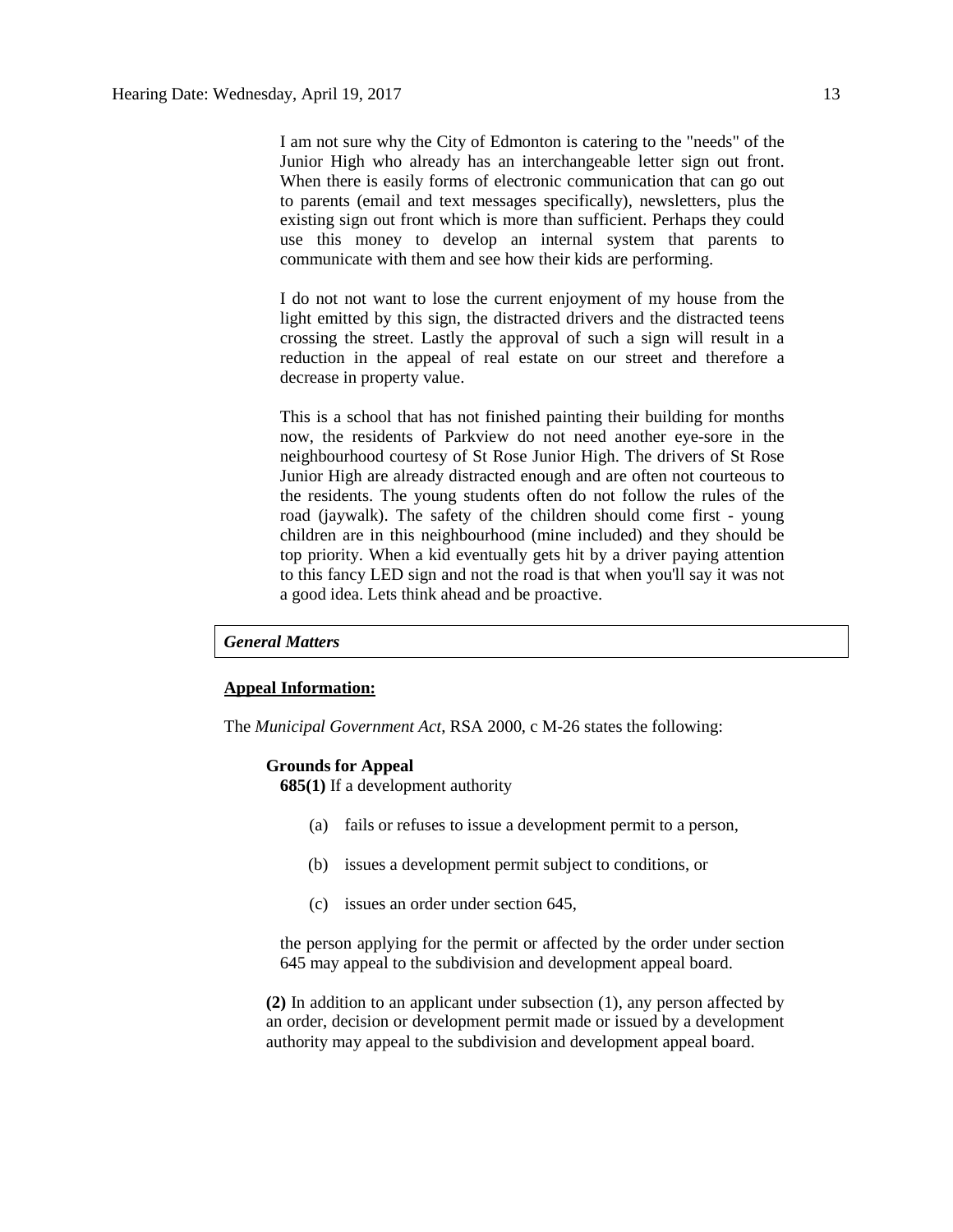#### **Appeals**

- **686(1)** A development appeal to a subdivision and development appeal board is commenced by filing a notice of the appeal, containing reasons, with the board within 14 days,
	- (a) in the case of an appeal made by a person referred to in section 685(1), after
		- (i) the date on which the person is notified of the order or decision or the issuance of the development permit, or

…

(b) in the case of an appeal made by a person referred to in section 685(2), after the date on which the notice of the issuance of the permit was given in accordance with the land use bylaw.

#### **Hearing and Decision**

**687(3)** In determining an appeal, the subdivision and development appeal board

…

- (a.1) must comply with the land use policies and statutory plans and, subject to clause (d), the land use bylaw in effect;
	- …
	- (c) may confirm, revoke or vary the order, decision or development permit or any condition attached to any of them or make or substitute an order, decision or permit of its own;
	- (d) may make an order or decision or issue or confirm the issue of a development permit even though the proposed development does not comply with the land use bylaw if, in its opinion,
		- (i) the proposed development would not
			- (A) unduly interfere with the amenities of the neighbourhood, or
			- (B) materially interfere with or affect the use, enjoyment or value of neighbouring parcels of land,

and

(ii) the proposed development conforms with the use prescribed for that land or building in the land use bylaw.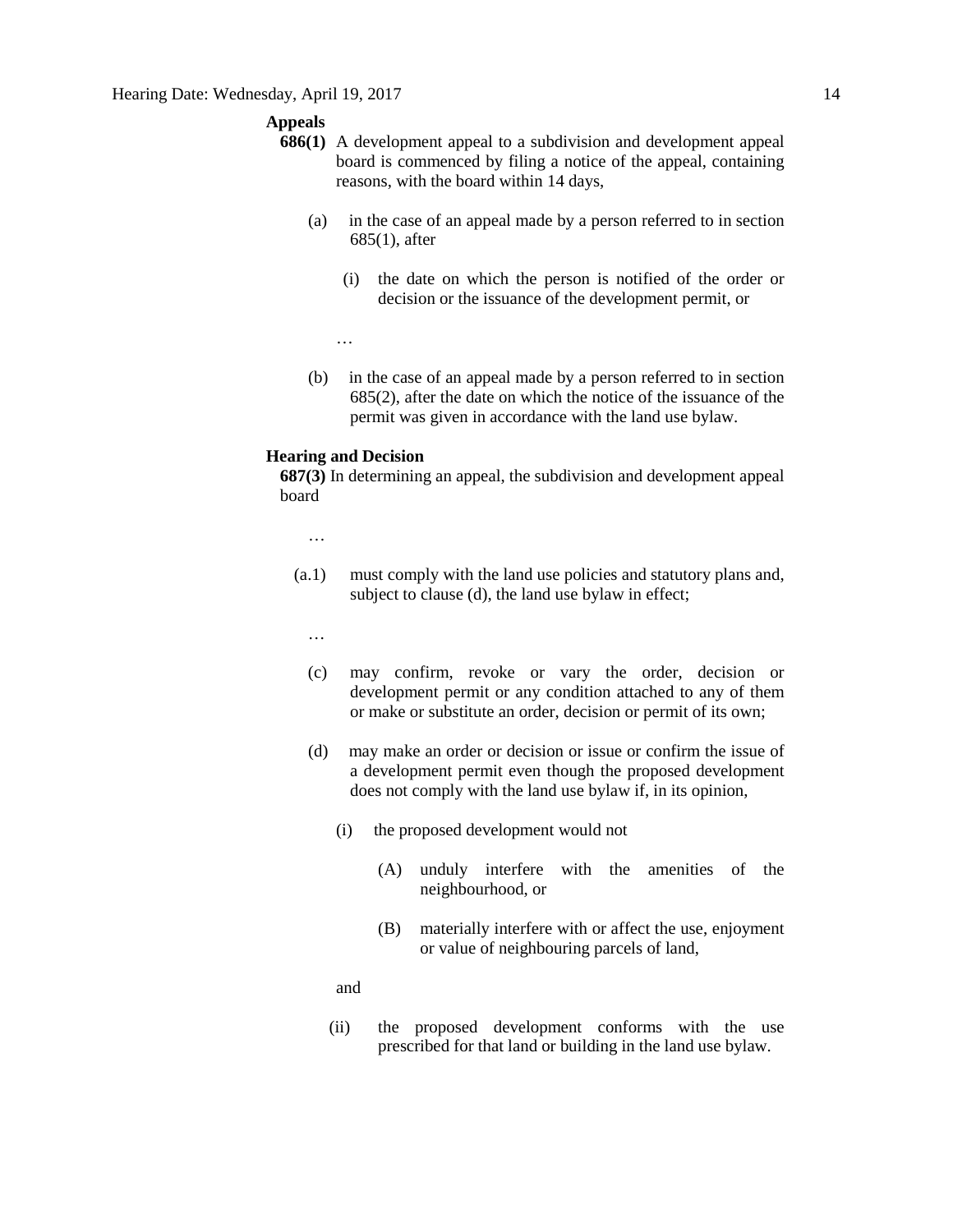#### **General Provisions from the** *Edmonton Zoning Bylaw:*

Under section 510.3(25), a **Minor Digital On-premises Sign** is a **Discretionary Use** in the (US) Urban Services Zone.

Under section 7.9(8), **Minor Digital On-premises Signs** means:

any Sign that is remotely changed on or off Site and has a Message Duration greater than or equal to 6 seconds. Minor Digital On-premises Signs incorporate a technology or method allowing the Sign to change Copy without having to physically or mechanically replace the Sign face or its components. The Copy on such Sign identifies or advertises a business, activity, service or product located on the premises or Site where the Sign is displayed.

Section 510.4(6) states "Signs shall comply with the regulations found in Schedule 59C."

Section 510.1 states that the **General Purpose** of the **(US) Urban Services Zone** is "to provide for publicly and privately owned facilities of an institutional or community service nature."

#### **Development Officer's Determination:**

**2) Discretionary Use - Minor Digital On-premises Sign is approved as a Discretionary Use (Section 510.3(23)).** [unedited]

#### *Sign Regulations*

Section 59.2(3) states:

Major Digital Signs, Minor Digital On-premises Signs, Minor Digital Off-premises Signs, and Minor Digital On-premises Off-premises Signs shall be located or constructed such that Sign illumination shall not project onto any surrounding residential premises, shall not face an abutting or adjacent Residential Use, shall not face an abutting or adjacent Residential-Related Use, and shall not face the Extended Medical Treatment Services Use to the satisfaction of the Development Officer.

Under section 6.2(12), **Illuminated Signs** means:

any Sign having lighting directed on the Sign face or from a light source located within the Sign which is transmitted through a transparent or translucent Sign face.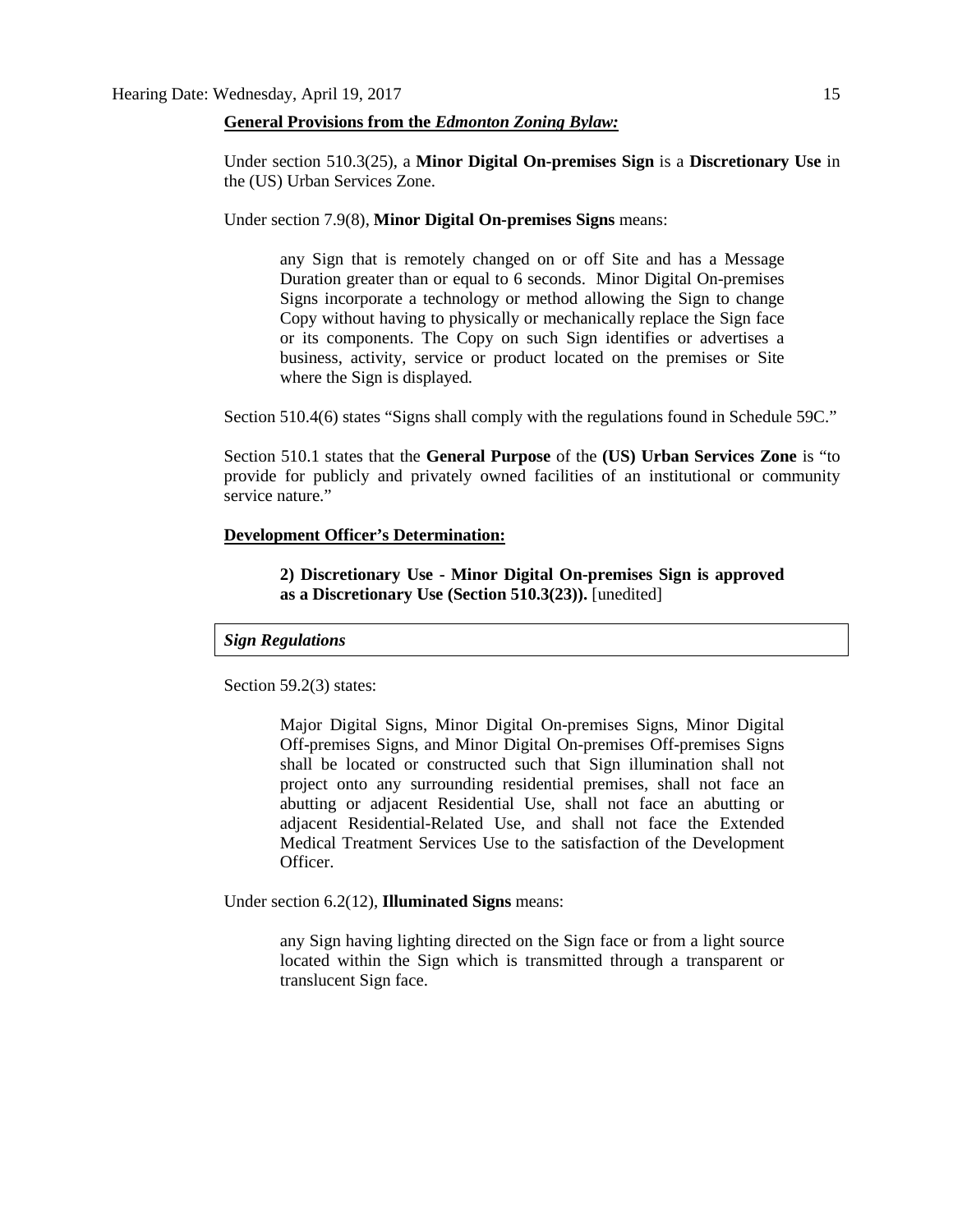#### **Development Officer's Determination:**

**1) Sign Illumination - To allow the Minor Digital On-premises Sign to be constructed where sign illumination may project onto surrounding residential premises (Section 59.2(3)).** [unedited]

\_\_\_\_\_\_\_\_\_\_\_\_\_\_\_\_\_\_\_\_\_\_\_\_\_\_\_\_\_\_\_\_\_\_\_\_\_\_\_\_\_\_\_\_\_\_\_\_\_\_\_\_\_\_\_\_\_\_\_\_\_\_\_\_\_\_\_\_\_\_\_\_

### Notice to Applicant/Appellant

Provincial legislation requires that the Subdivision and Development Appeal Board issue its official decision in writing within fifteen days of the conclusion of the hearing. Bylaw No. 11136 requires that a verbal announcement of the Board's decision shall be made at the conclusion of the hearing of an appeal, but the verbal decision is not final nor binding on the Board until the decision has been given in writing in accordance with the *Municipal Government Act.*

\_\_\_\_\_\_\_\_\_\_\_\_\_\_\_\_\_\_\_\_\_\_\_\_\_\_\_\_\_\_\_\_\_\_\_\_\_\_\_\_\_\_\_\_\_\_\_\_\_\_\_\_\_\_\_\_\_\_\_\_\_\_\_\_\_\_\_\_\_\_\_\_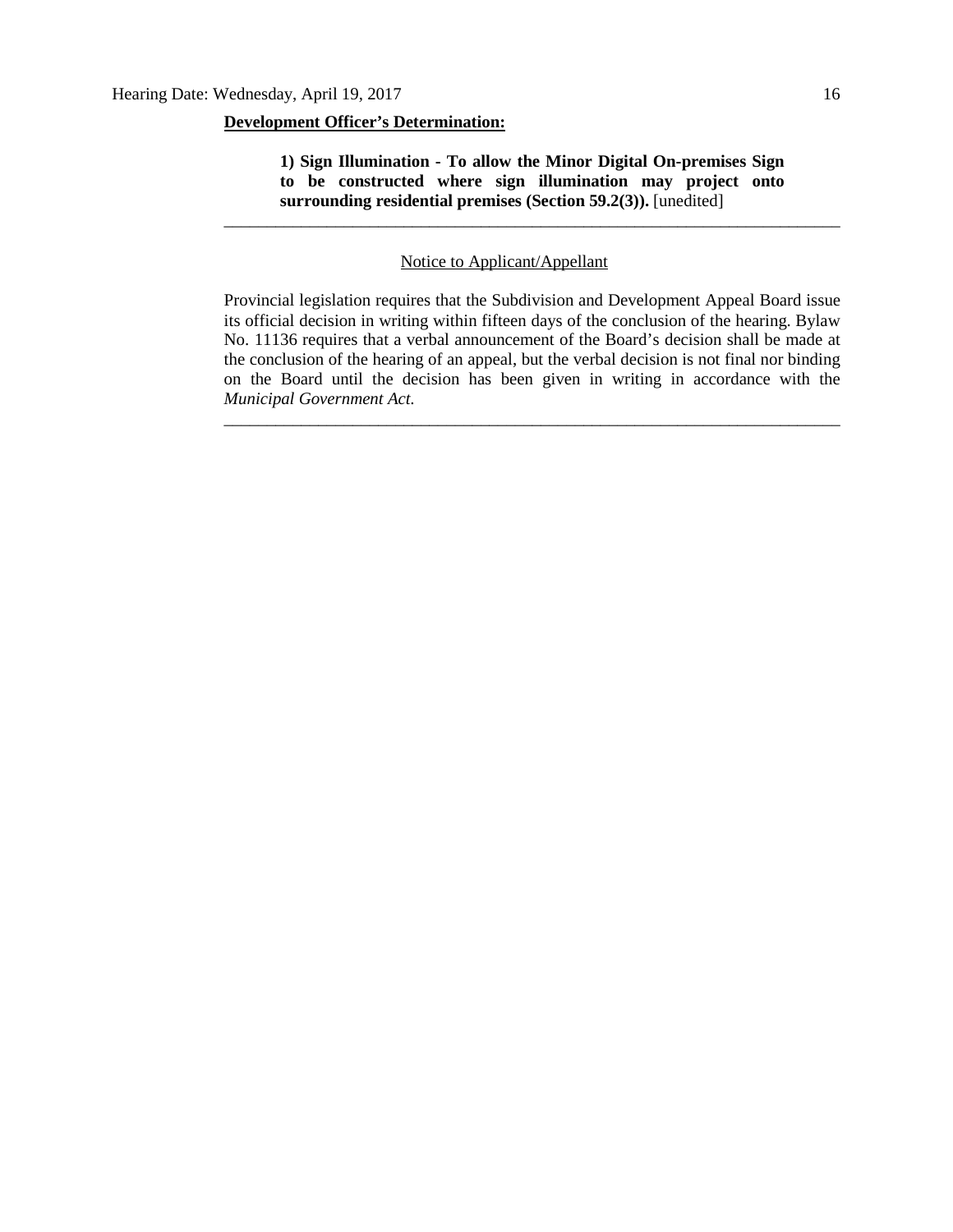| <b>mönton</b>                                                                                                 | Project Number: 219851856-001<br><b>Application Date:</b><br>APR 19, 2016<br>Printed:<br>March 6, 2017 at 3:30 PM                                                                                                                                                                                                                                                                                                     |
|---------------------------------------------------------------------------------------------------------------|-----------------------------------------------------------------------------------------------------------------------------------------------------------------------------------------------------------------------------------------------------------------------------------------------------------------------------------------------------------------------------------------------------------------------|
|                                                                                                               | 1 of 3<br>Page:<br><b>Application for</b>                                                                                                                                                                                                                                                                                                                                                                             |
|                                                                                                               | <b>Sign Combo Permit</b>                                                                                                                                                                                                                                                                                                                                                                                              |
|                                                                                                               | This document is a record of a Development Permit and/or Building Permit application, and a record of the decision for the undertaking<br>described below, subject to the limitations and conditions of this permit, of the Edmonton Zoning Bylaw 12800 as amended, Safety Codes<br>Act RSA 2000, Safety Codes Act Permit Regulation, Alberta Building Code 2006 and City of Edmonton Bylaw 15894 Safety Codes Permit |
| Applicant                                                                                                     | Property Address(es) and Legal Description(s)<br>8815 - 145 STREET NW<br>Plan 1760KS Blk 11 Lot 1                                                                                                                                                                                                                                                                                                                     |
|                                                                                                               |                                                                                                                                                                                                                                                                                                                                                                                                                       |
|                                                                                                               | Location(s) of Work                                                                                                                                                                                                                                                                                                                                                                                                   |
|                                                                                                               | Building: 8815 - 145 STREET NW                                                                                                                                                                                                                                                                                                                                                                                        |
| <b>Scope of Application</b><br>Freestanding On-premises Sign DP: 000988749-001 (ST. ROSE JUNIOR HIGH SCHOOL). | To install (1) Minor Digital On-premises Freestanding Sign (2 digital panels 0.7m x 1.4m facing N and S) and to remove the existing                                                                                                                                                                                                                                                                                   |
| <b>Permit Details</b>                                                                                         |                                                                                                                                                                                                                                                                                                                                                                                                                       |
| ASA Sticker No./Name of Engineer:<br><b>Construction Value: 48800</b>                                         | Class of Permit: Class B<br><b>Expiry Date:</b>                                                                                                                                                                                                                                                                                                                                                                       |
| Fascia Off-premises Sign: 0                                                                                   | Freestanding Off-premises Sign: 0                                                                                                                                                                                                                                                                                                                                                                                     |
| Fascia On-premises Sign: 0                                                                                    | Freestanding On-premises Sign: 0                                                                                                                                                                                                                                                                                                                                                                                      |
| Roof Off-premises Sign: 0                                                                                     | Projecting Off-premises Sign: 0                                                                                                                                                                                                                                                                                                                                                                                       |
| Roof On-premises Sign: 0                                                                                      | Projecting On-premises Sign: 0                                                                                                                                                                                                                                                                                                                                                                                        |
| Minor Digital On-premises Sign: 2                                                                             | Replacement Panel on Existing Sign: 0                                                                                                                                                                                                                                                                                                                                                                                 |
| Minor Digital Off-premises Sign: 0                                                                            | Comprehensive Sign Design: 0                                                                                                                                                                                                                                                                                                                                                                                          |
| Minor Digital On/Off-premises Sign: 0                                                                         | Major Digital Sign: 0                                                                                                                                                                                                                                                                                                                                                                                                 |
| I/We certify that the above noted details are correct.                                                        |                                                                                                                                                                                                                                                                                                                                                                                                                       |
| Applicant signature:                                                                                          |                                                                                                                                                                                                                                                                                                                                                                                                                       |
| <b>Development Permit Decision</b><br>Approved                                                                |                                                                                                                                                                                                                                                                                                                                                                                                                       |
|                                                                                                               |                                                                                                                                                                                                                                                                                                                                                                                                                       |
|                                                                                                               |                                                                                                                                                                                                                                                                                                                                                                                                                       |
|                                                                                                               |                                                                                                                                                                                                                                                                                                                                                                                                                       |
|                                                                                                               |                                                                                                                                                                                                                                                                                                                                                                                                                       |
|                                                                                                               |                                                                                                                                                                                                                                                                                                                                                                                                                       |
|                                                                                                               |                                                                                                                                                                                                                                                                                                                                                                                                                       |
|                                                                                                               |                                                                                                                                                                                                                                                                                                                                                                                                                       |
|                                                                                                               |                                                                                                                                                                                                                                                                                                                                                                                                                       |
|                                                                                                               |                                                                                                                                                                                                                                                                                                                                                                                                                       |
|                                                                                                               |                                                                                                                                                                                                                                                                                                                                                                                                                       |
|                                                                                                               |                                                                                                                                                                                                                                                                                                                                                                                                                       |
|                                                                                                               |                                                                                                                                                                                                                                                                                                                                                                                                                       |
|                                                                                                               |                                                                                                                                                                                                                                                                                                                                                                                                                       |
|                                                                                                               | THIS IS NOT A PERMIT                                                                                                                                                                                                                                                                                                                                                                                                  |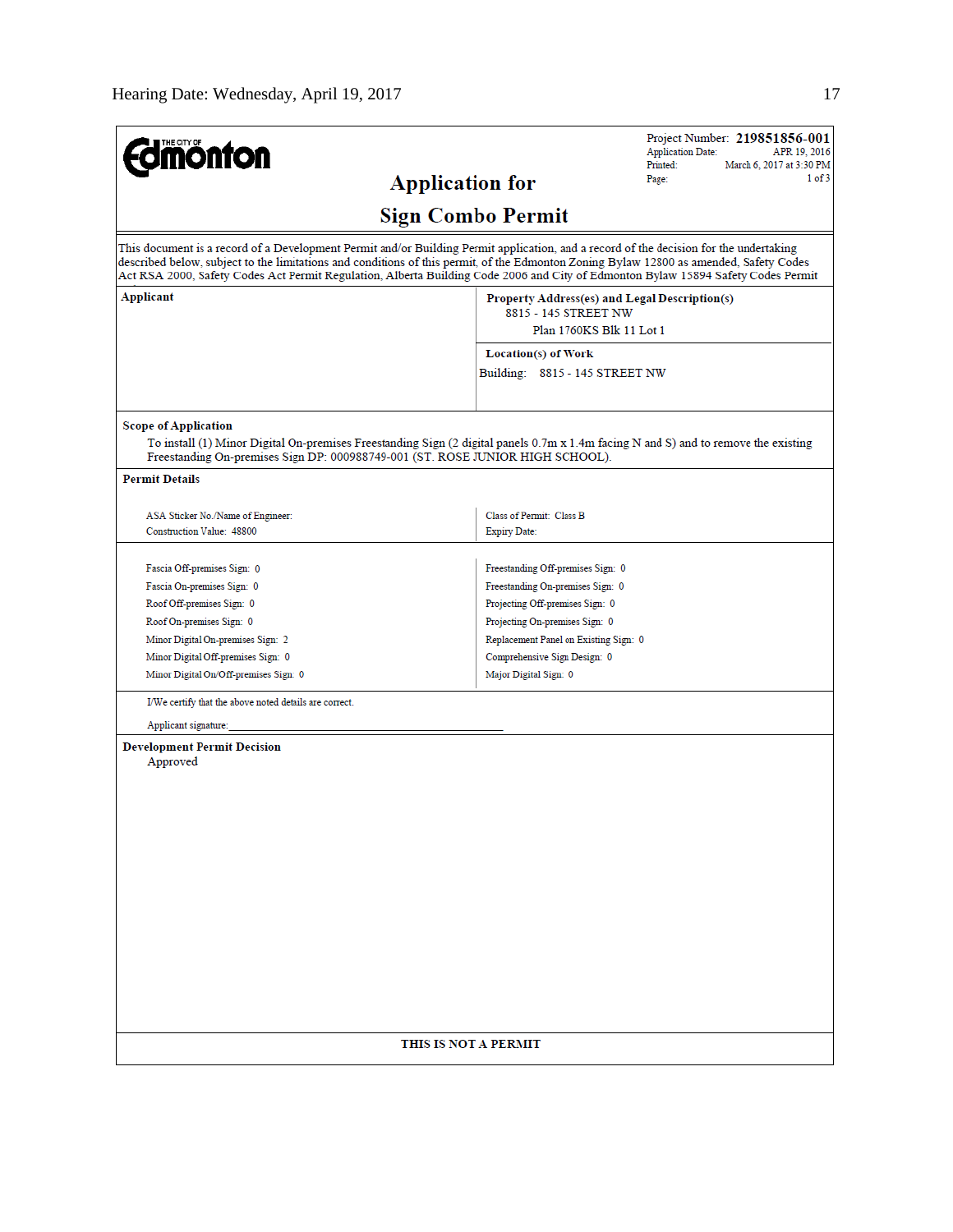| <b>ioulou</b><br><b>Application for</b>                                                                                                                                                                                                                                                                                                                                                                                                                    | <b>Application Date:</b><br>Printed:<br>Page: | Project Number: 219851856-001<br>APR 19, 2016<br>March 6, 2017 at 3:30 PM<br>$2$ of $3$ |
|------------------------------------------------------------------------------------------------------------------------------------------------------------------------------------------------------------------------------------------------------------------------------------------------------------------------------------------------------------------------------------------------------------------------------------------------------------|-----------------------------------------------|-----------------------------------------------------------------------------------------|
| <b>Sign Combo Permit</b>                                                                                                                                                                                                                                                                                                                                                                                                                                   |                                               |                                                                                         |
| <b>Subject to the Following Conditions</b><br>1. The proposed Minor Digital On-premises Freestanding Sign shall comply in accordance to the approved plans submitted.                                                                                                                                                                                                                                                                                      |                                               |                                                                                         |
| 2. Minor Digital On-premises Signs shall use automatic light level controls to adjust light levels at night, under cloudy and other<br>darkened conditions to reduce light pollution, in accordance with the following:                                                                                                                                                                                                                                    |                                               |                                                                                         |
| a) Ambient light monitors shall automatically adjust the brightness level of the Copy Area based on ambient light conditions.<br>Brightness levels shall not exceed 0.3 footcandles above ambient light conditions when measured from the Sign face at its<br>maximum brightness, between sunset and sunrise, at those times determined by the Sunrise / Sunset calculator from the National<br>Research Council of Canada; (Reference Section 59.2(5)(a)) |                                               |                                                                                         |
| b) Brightness level of the Sign shall not exceed 400 nits when measured from the sign face at its maximum brightness, between<br>sunset and sunrise, at those times determined by the Sunrise/Sunset calculator from the national research Council of Canada<br>(Reference Section 59.2(5)(b))                                                                                                                                                             |                                               |                                                                                         |
| 3. The proposed Minor Digital On-premises Freestanding Sign shall comply with the following conditions in consultation with the<br>Community:                                                                                                                                                                                                                                                                                                              |                                               |                                                                                         |
| a) The static portion of the sign with St. Rose School Name & Logo (non-digital) will not be illuminated.                                                                                                                                                                                                                                                                                                                                                  |                                               |                                                                                         |
| b) The proposed Minor Digital On-premises Freestanding Sign shall be energized between 8:00 a.m. - 6:00 p.m. Monday thru<br>Friday.                                                                                                                                                                                                                                                                                                                        |                                               |                                                                                         |
| c) The Minor Digital On-premises Freestanding Sign shall have a message duration of not less than 2 minutes.                                                                                                                                                                                                                                                                                                                                               |                                               |                                                                                         |
| 4. The proposed Minor Digital On-premises Freestanding Sign shall comply with the following conditions in consultation with<br>Transportation Planning, in accordance with Section 59.2(11):                                                                                                                                                                                                                                                               |                                               |                                                                                         |
| a) That, should at any time, Transportation Planning and Engineering determines that the sign face contributes to safety concerns,<br>the owner/applicant must immediately address the safety concerns identified by removing the sign, de-energizing the sign,<br>changing the message conveyed on the sign, and or address the concern in another manner acceptable to Transportation Planning<br>and Engineering.                                       |                                               |                                                                                         |
| b) That the owner/applicant must provide a written statement of the actions taken to mitigate concerns identified by Transportation<br>Planning and Engineering within 30 days of the notification of the safety concern. Failure to provide corrective action will result<br>in the requirement to immediately remove or de-energize the sign.                                                                                                            |                                               |                                                                                         |
| c) The proposed sign shall be constructed entirely within private property. No portion of the sign shall encroach over/into road<br>right-of-way.                                                                                                                                                                                                                                                                                                          |                                               |                                                                                         |
| <b>ADVISEMENT:</b>                                                                                                                                                                                                                                                                                                                                                                                                                                         |                                               |                                                                                         |
| 1) Should the Applicant wish to display video or any form of moving images on the sign, a new Development Application for a<br>major digital sign will be required. At that time, Transportation Services will require a safety review of the sign prior to<br>responding to the application.                                                                                                                                                              |                                               |                                                                                         |
| 2) An approved Development Permit means that the proposed development has been reviewed against the provisions of this<br>bylaw. It does not remove obligations to conform with other legislation, bylaws or land title instruments such as the Municipal<br>Government Act, the Edmonton Building Permit Bylaw or any caveats, covenants or easements that might be attached to the Site<br>(Reference Section 5.2).                                      |                                               |                                                                                         |
|                                                                                                                                                                                                                                                                                                                                                                                                                                                            |                                               |                                                                                         |
| THIS IS NOT A PERMIT                                                                                                                                                                                                                                                                                                                                                                                                                                       |                                               |                                                                                         |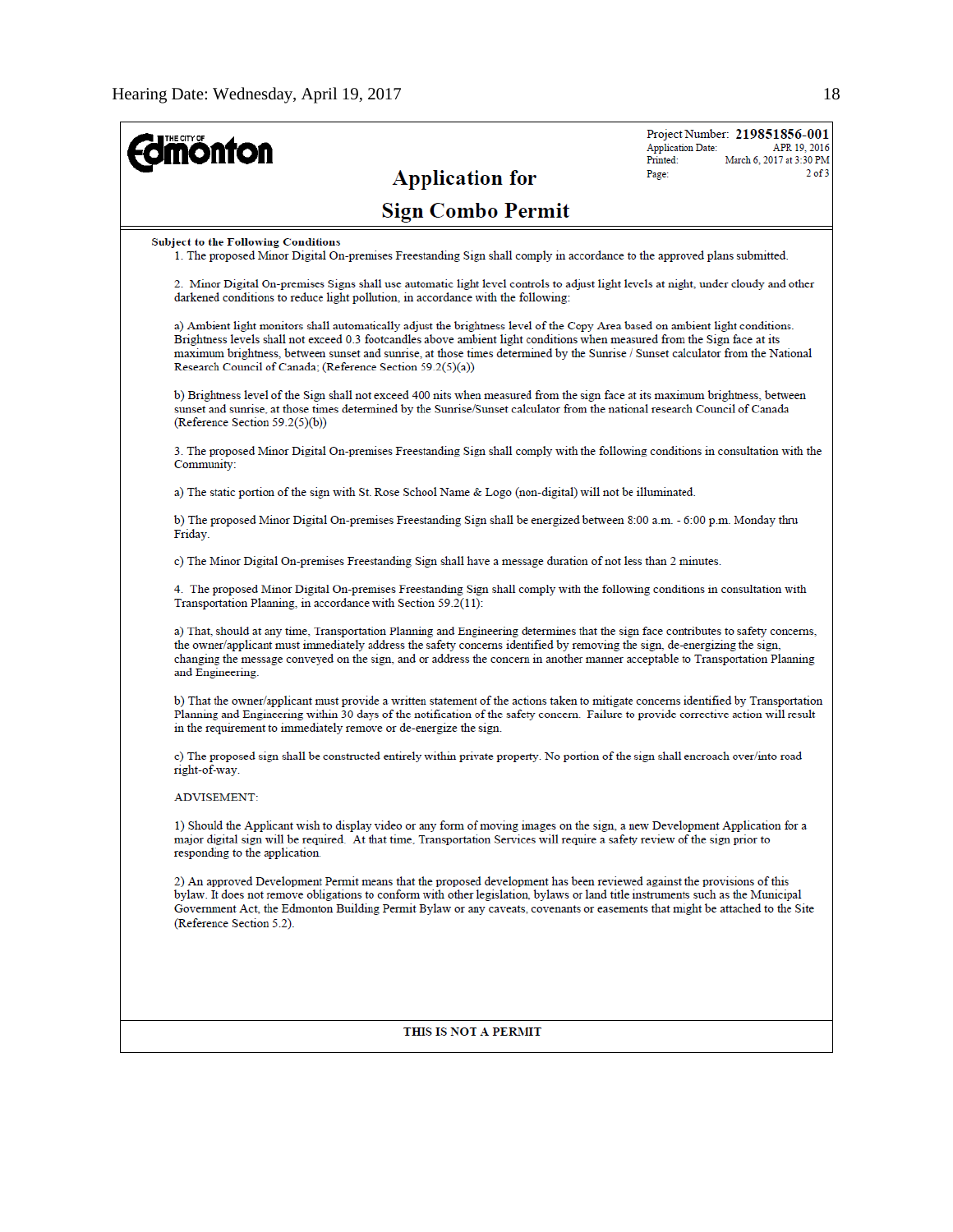| <b>Sign Combo Permit</b><br><b>Variances</b><br>1) Sign Illumination - To allow the Minor Digital On-premises Sign to be constructed where sign illumination may project onto<br>surrounding residential premises (Section 59.2(3)).<br>2) Discretionary Use - Minor Digital On-premises Sign is approved as a Discretionary Use (Section 510.3(23)).<br><b>Rights of Appeal</b><br>This approval is subject to the right of appeal as outlined in Chapter 24, Section 683 through 689 of the Municipal Government<br>Amendment Act.<br>Issue Date: Mar 06, 2017<br>Development Authority: NOORMAN, BRENDA<br>Signature: _<br>Ends: Mar 28, 2017<br>Notice Period Begins: Mar 14, 2017<br><b>Building Permit Decision</b><br>No decision has yet been made.<br>Fees<br><b>Fee Amount</b><br><b>Amount Paid</b><br>Receipt#<br><b>Date Paid</b><br>Safety Codes Fee<br>\$19.60<br>\$19.60<br>03365416<br>Jun 16, 2016<br>Sign Dev Appl Fee - Digital Signs<br>03365416<br>Jun 16, 2016<br>\$850.00<br>\$850.00<br>Sign Building Permit Fee<br>\$490.00<br>\$490.00<br>03365416<br>Jun 16, 2016<br><b>DP Notification Fee</b><br>\$102.00<br>\$102.00<br><b>Total GST Amount:</b><br>\$0.00<br><b>Totals for Permit:</b><br>\$1,461.60<br>\$1,461.60 | <u>THE C</u> ITY OF<br><b>ionfon</b> | <b>Application for</b> | Project Number: 219851856-001<br><b>Application Date:</b><br>APR 19, 2016<br>Printed:<br>March 6, 2017 at 3:30 PM<br>$3$ of $3$<br>Page: |
|----------------------------------------------------------------------------------------------------------------------------------------------------------------------------------------------------------------------------------------------------------------------------------------------------------------------------------------------------------------------------------------------------------------------------------------------------------------------------------------------------------------------------------------------------------------------------------------------------------------------------------------------------------------------------------------------------------------------------------------------------------------------------------------------------------------------------------------------------------------------------------------------------------------------------------------------------------------------------------------------------------------------------------------------------------------------------------------------------------------------------------------------------------------------------------------------------------------------------------------------------|--------------------------------------|------------------------|------------------------------------------------------------------------------------------------------------------------------------------|
|                                                                                                                                                                                                                                                                                                                                                                                                                                                                                                                                                                                                                                                                                                                                                                                                                                                                                                                                                                                                                                                                                                                                                                                                                                                    |                                      |                        |                                                                                                                                          |
|                                                                                                                                                                                                                                                                                                                                                                                                                                                                                                                                                                                                                                                                                                                                                                                                                                                                                                                                                                                                                                                                                                                                                                                                                                                    |                                      |                        |                                                                                                                                          |
|                                                                                                                                                                                                                                                                                                                                                                                                                                                                                                                                                                                                                                                                                                                                                                                                                                                                                                                                                                                                                                                                                                                                                                                                                                                    |                                      |                        |                                                                                                                                          |
|                                                                                                                                                                                                                                                                                                                                                                                                                                                                                                                                                                                                                                                                                                                                                                                                                                                                                                                                                                                                                                                                                                                                                                                                                                                    |                                      |                        |                                                                                                                                          |
|                                                                                                                                                                                                                                                                                                                                                                                                                                                                                                                                                                                                                                                                                                                                                                                                                                                                                                                                                                                                                                                                                                                                                                                                                                                    |                                      |                        |                                                                                                                                          |
|                                                                                                                                                                                                                                                                                                                                                                                                                                                                                                                                                                                                                                                                                                                                                                                                                                                                                                                                                                                                                                                                                                                                                                                                                                                    |                                      |                        |                                                                                                                                          |
|                                                                                                                                                                                                                                                                                                                                                                                                                                                                                                                                                                                                                                                                                                                                                                                                                                                                                                                                                                                                                                                                                                                                                                                                                                                    |                                      |                        |                                                                                                                                          |
|                                                                                                                                                                                                                                                                                                                                                                                                                                                                                                                                                                                                                                                                                                                                                                                                                                                                                                                                                                                                                                                                                                                                                                                                                                                    |                                      |                        |                                                                                                                                          |
|                                                                                                                                                                                                                                                                                                                                                                                                                                                                                                                                                                                                                                                                                                                                                                                                                                                                                                                                                                                                                                                                                                                                                                                                                                                    |                                      |                        |                                                                                                                                          |
|                                                                                                                                                                                                                                                                                                                                                                                                                                                                                                                                                                                                                                                                                                                                                                                                                                                                                                                                                                                                                                                                                                                                                                                                                                                    |                                      |                        |                                                                                                                                          |
|                                                                                                                                                                                                                                                                                                                                                                                                                                                                                                                                                                                                                                                                                                                                                                                                                                                                                                                                                                                                                                                                                                                                                                                                                                                    |                                      |                        |                                                                                                                                          |
|                                                                                                                                                                                                                                                                                                                                                                                                                                                                                                                                                                                                                                                                                                                                                                                                                                                                                                                                                                                                                                                                                                                                                                                                                                                    |                                      |                        |                                                                                                                                          |
|                                                                                                                                                                                                                                                                                                                                                                                                                                                                                                                                                                                                                                                                                                                                                                                                                                                                                                                                                                                                                                                                                                                                                                                                                                                    |                                      |                        |                                                                                                                                          |
|                                                                                                                                                                                                                                                                                                                                                                                                                                                                                                                                                                                                                                                                                                                                                                                                                                                                                                                                                                                                                                                                                                                                                                                                                                                    |                                      |                        |                                                                                                                                          |
|                                                                                                                                                                                                                                                                                                                                                                                                                                                                                                                                                                                                                                                                                                                                                                                                                                                                                                                                                                                                                                                                                                                                                                                                                                                    |                                      |                        |                                                                                                                                          |
| THIS IS NOT A PERMIT                                                                                                                                                                                                                                                                                                                                                                                                                                                                                                                                                                                                                                                                                                                                                                                                                                                                                                                                                                                                                                                                                                                                                                                                                               |                                      |                        |                                                                                                                                          |